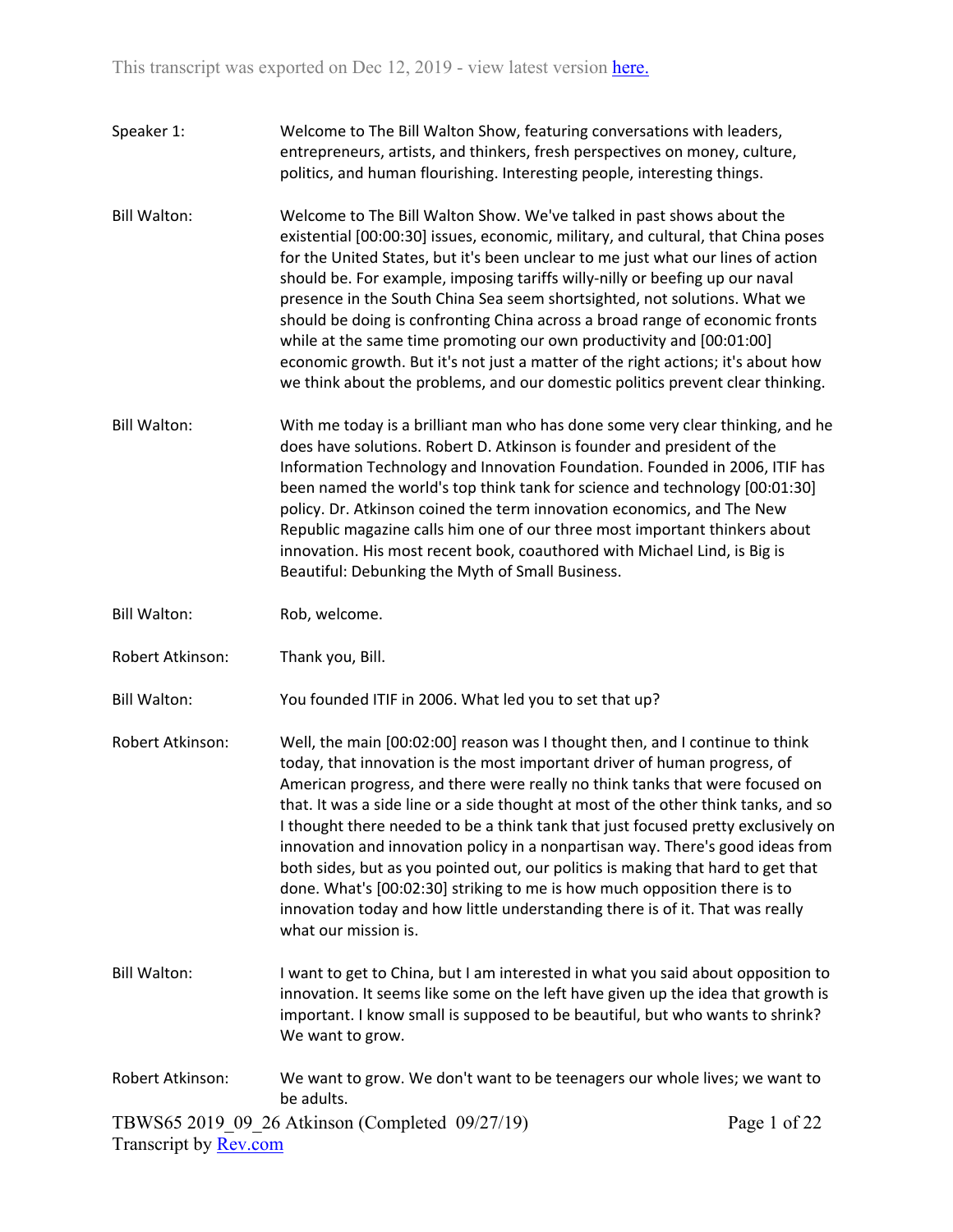- Robert Atkinson: Part of what happens [00:03:00] in Washington and in these debates is there's almost these urban myths that just get blown out of proportion, and one of them is that the average worker has seen no progress over the last 40 years. In other words, we've had innovation, we've had productivity, but the average person got nothing, so why would we bother with that? This is all pushed... not pushed, but its origins of Thomas Piketty in his book.
- Robert Atkinson: Actually, when you really look at the data from the Congressional Budget Office and others, when you really look at the data, what you find [00:03:30] is the average worker has made progress, about a 35% increase over the last 25, 30 years. Not as much as the rich, but it's not nothing.
- Robert Atkinson: You're absolutely right, the left appears to have given up on growth because they don't think it serves progressive goals. I think that's a huge mistake.
- Bill Walton: Well, we have had some impacts on our growth and impacts on our jobs because of what's happened with China. President Trump just yesterday at the UN [00:04:00] gave a speech, and one of the things he pointed out, which he may have sourced you for the data, is we've lost 4.2 million manufacturing jobs and had almost \$15 trillion in trade deficits over the last quarter century. China. Where do we start with China?
- Robert Atkinson: As Churchill once said about Russia, they're an enigma wrapped within a riddle, if you remember that. That's, somewhat, China.
- Robert Atkinson: Where do we start with China? [00:04:30] We start with China with, I think, the simple concept of they're not a capitalist economy. Everybody thinks they're a capitalist market-based economy because they have a lot of private companies. They're not. They're a state-directed economy. They tell the companies what to do.
- Robert Atkinson: On top of that, and more problematic, is they're a mercantilist economy. It's in their deep DNA. They don't let market forces work. The problem with that is that they use that to hurt American companies and American workers and the American [00:05:00] economy.
- Robert Atkinson: Trump is right. They systematically steal our intellectual property. Under the WTO rules, you can't make market access contingent on technology transfer, but they do that. Massive subsidies. You look at industries like steel, rail, now semiconductors and biotechnology, the amount of money that the government is pouring into that. When our companies are trying to compete against their companies, [00:05:30] they have the advantage of they don't have to pay for most of their R&D. They get it from us. On top of that, they just get, really, cash handed to them by the government to go out and compete with us.
- TBWS65 2019\_09\_26 Atkinson (Completed 09/27/19) Transcript by [Rev.com](https://www.rev.com/) Page 2 of 22 Robert Atkinson: Imagine in the U.S. if we had... I'm going to use this analogy. What if we had B corps and C corps? C corps are the normal types, but B corps, if you're a B corp,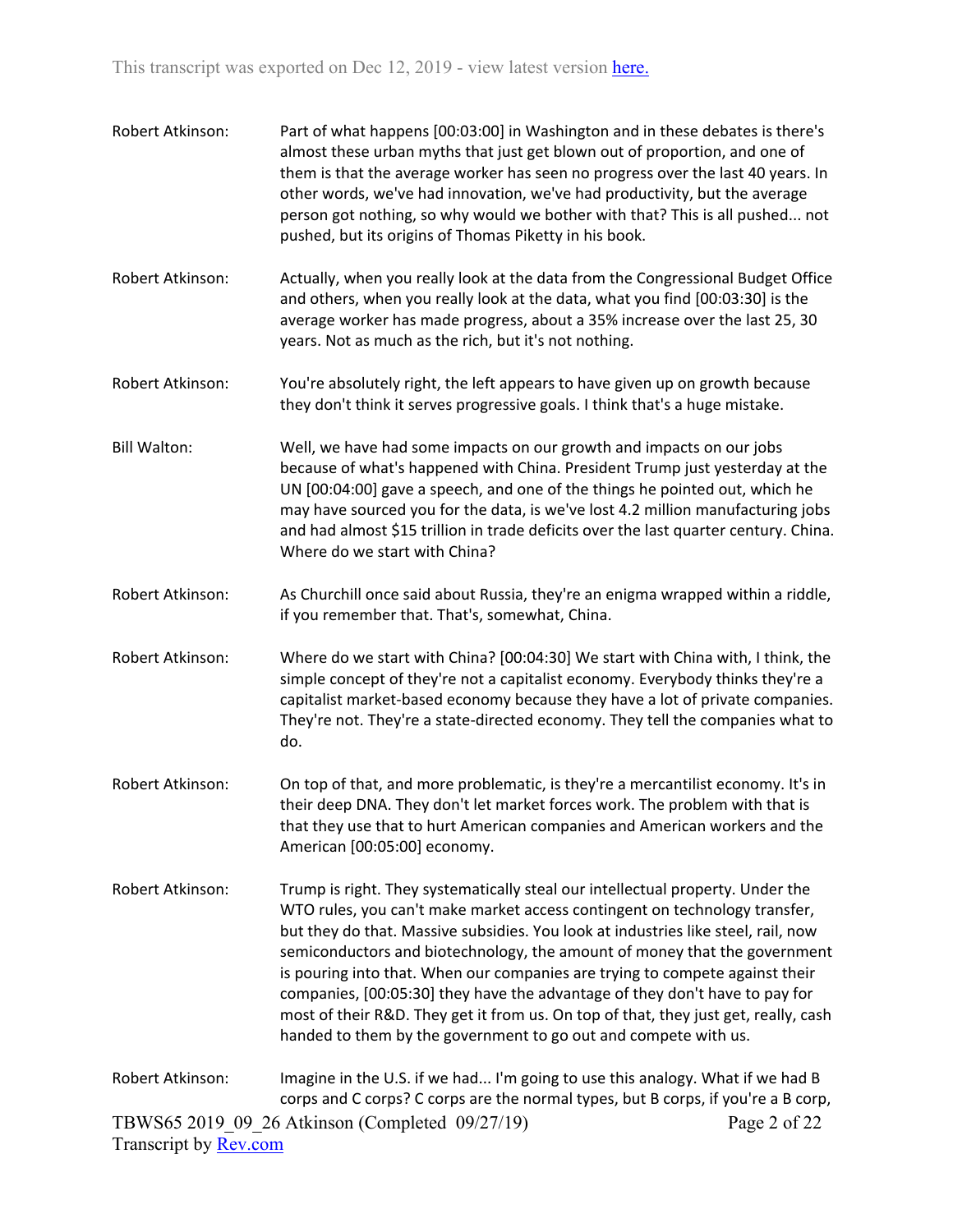|                                              | the government gives you a negative tax rate of 10% and also hands out<br>subsidies and also has discriminatory lawsuits against all your C corp<br>competitors.                                                                                                                                                                                                                                                                                                                                                                                               |              |
|----------------------------------------------|----------------------------------------------------------------------------------------------------------------------------------------------------------------------------------------------------------------------------------------------------------------------------------------------------------------------------------------------------------------------------------------------------------------------------------------------------------------------------------------------------------------------------------------------------------------|--------------|
| <b>Bill Walton:</b>                          | [00:06:00] What about the view-                                                                                                                                                                                                                                                                                                                                                                                                                                                                                                                                |              |
| Robert Atkinson:                             | That's China.                                                                                                                                                                                                                                                                                                                                                                                                                                                                                                                                                  |              |
| <b>Bill Walton:</b>                          | What about the view that, well, when you get government involved in business,<br>they're heavy handed, it's top-down direction, they're not responsive to<br>markets, they're not innovative? China doesn't seem to fit that mold.                                                                                                                                                                                                                                                                                                                             |              |
| Robert Atkinson:                             | No.                                                                                                                                                                                                                                                                                                                                                                                                                                                                                                                                                            |              |
| <b>Bill Walton:</b>                          | What's the difference?                                                                                                                                                                                                                                                                                                                                                                                                                                                                                                                                         |              |
| Robert Atkinson:                             | Well, the difference is that the Chinese leadership learned They went to<br>school studying what Russia did wrong, and what they China is all about, as<br>Orville Schell, a famous China scholar, says [00:06:30] in the title of his book,<br>wealth and power. That's China, wealth and power. They understand that to get<br>both of those, they have to have vibrant businesses. If they get too<br>interventionist, they know that they're going to kill the golden goose.                                                                               |              |
| Robert Atkinson:                             | What they do is they give their companies a certain amount of freedom, but<br>then they back it up and they say, "Okay, we can steal some intellectual<br>property for you," or "Oh, by the way, if you're competing against a foreign<br>company, we can make them give you their technology," or "We can just hand<br>you cash," or [00:07:00] "We can cripple your competitor." They're very astute<br>about how they do it.                                                                                                                                |              |
| <b>Bill Walton:</b>                          | I think one thing that's not often mentioned is that Chinese elite, the Politburo,<br>many of the leaders, I don't know how many people in the 80-million strong<br>Communist Party there are, they're overwhelmingly trained in STEM, science<br>technology, engineering, math. They understand technology issues, productivity<br>issues, manufacturing issues in a way that our lawyers and other politicians do<br>not. [00:07:30] They're unlike our bureaucrats in the United States, where<br>they're trained in the industries that they're directing. |              |
| Robert Atkinson:                             | Yeah. Our leadership is principally coming from a legal background, and the<br>orientation is, how can we set up laws so that they're fair and open and just?<br>You're right, Chinese leadership is trained in a technology background, and their<br>view is "Okay, where we want to be in semiconductors, how do we do that? or<br>"We want to be in the most advanced chemicals [00:08:00] in the world. How<br>do we do that?" Very, very different orientation. You're absolutely right.                                                                  |              |
| <b>Bill Walton:</b><br>Transcript by Rev.com | Well, and they have domestic champions, and they're very specific. The Chinese<br>say we want to end up with 80% domestic share in high-end computer-<br>TBWS65 2019 09 26 Atkinson (Completed 09/27/19)                                                                                                                                                                                                                                                                                                                                                       | Page 3 of 22 |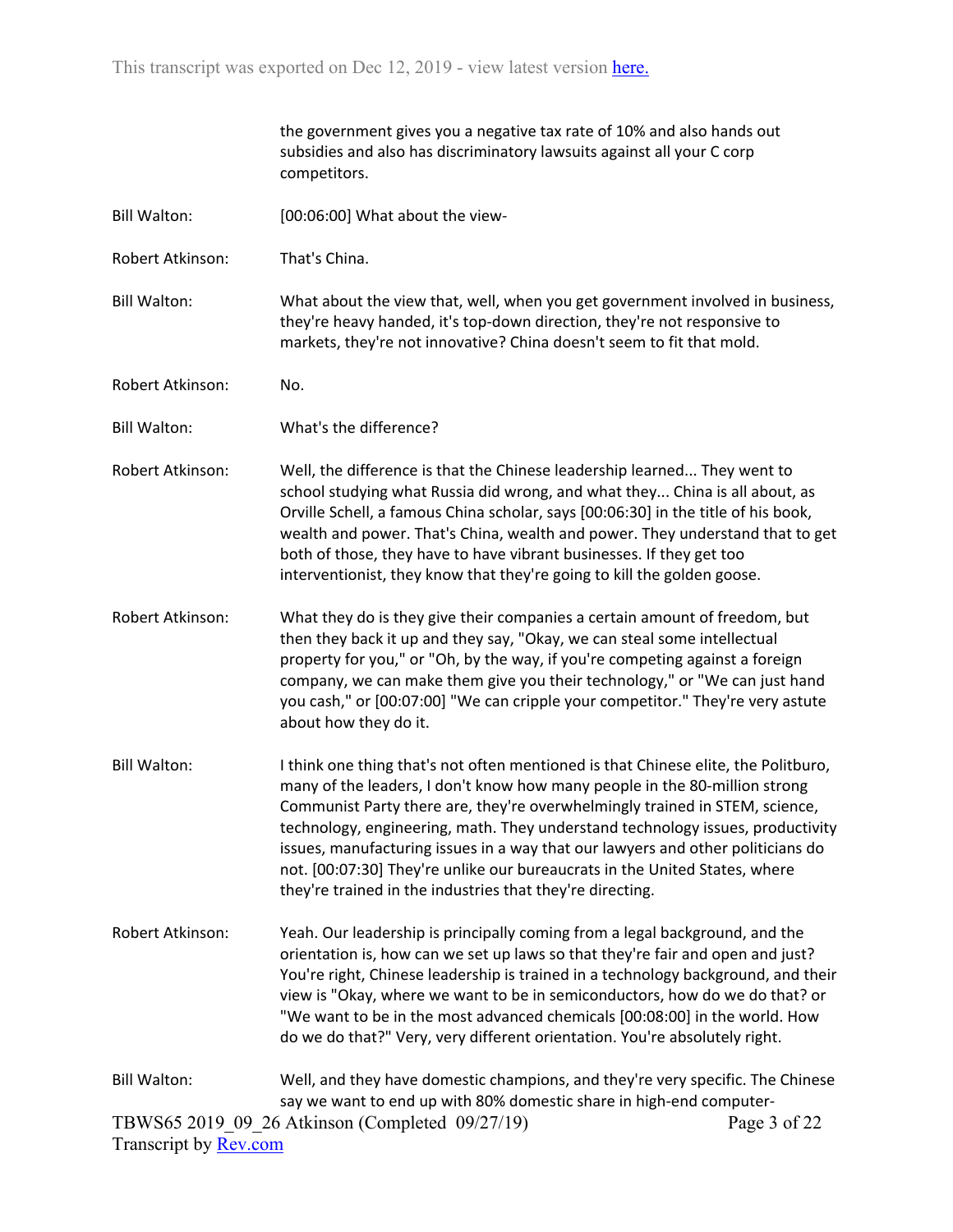controlled machines, 70% for robots, 60% for big data. They're not just saying, "Gee, go West." They're very focused in this.

- Robert Atkinson: Right. Again, what's problematic about that... It'd be one thing if the Chinese just said, "Look, [00:08:30] we want to grow our economy, we understand innovation is the way to do it, and we're going to do things like support better science at our universities and increase STEM education, maybe do an R&D tax credit, have strong intellectual property." That'd be okay. Sure. They're competing. We're competing. It would make us better. That's not what they're doing. What they're doing is really systemically cheating in the innovation economy, what we call innovation mercantilism.
- Bill Walton: You make a distinction between the Fifth Industrial Revolution, which is IT and computers [00:09:00] and the internet, and you talk about, and you've done a lot of work on this, in the emerging Sixth Industrial Revolution, based on AI, robotics, a lot of autonomous systems, and you think they may be gaining a lead in that sixth revolution.
- Robert Atkinson: Yeah. What's really important about that, if you go back and you look at... Not everybody agrees with this classification system, but if you think about how innovation occurs, it tends to occur in these big 50-year waves. After World War II was electromechanical innovation and chemicals. [00:09:30] 1890s, it was metals and electricity. 1990s, it was internet. Each time we go through one of these things, the orientation of leadership shifts.
- Robert Atkinson: If you think about from the '50s to the '90s, what happened? The U.S., really from the '50s all the way to the '90s, the orientation was East Coast. It was East Coast companies that dominated. The biggest software industry in the 1980s was General Electric. What happened is that we had this new paradigm-
- Bill Walton: That's hard to envision.

Robert Atkinson: That's hard [00:10:00] to envision, but it's true. There's a famous story of Bill Gates when he was a young guy and he was on one of these business associations for software, and GE was dominating. He got so mad, he pulled out and he created the Business Software Alliance on his own.

- Robert Atkinson: The point being, each time you have one of these, you have a restructuring, an opportunity, and now we're going into a new era, around AI, around autonomous systems, around Internet of Things. The Chinese have set [00:10:30] their sights there, and that's, to me, very, very worrisome. We can't let them win, essentially, because that's the big new frontier.
- Bill Walton: Well, the real spark for China came, what, in 2001, when they were admitted into the World Trade Organization.

TBWS65 2019\_09\_26 Atkinson (Completed 09/27/19) Transcript by [Rev.com](https://www.rev.com/) Robert Atkinson: Right.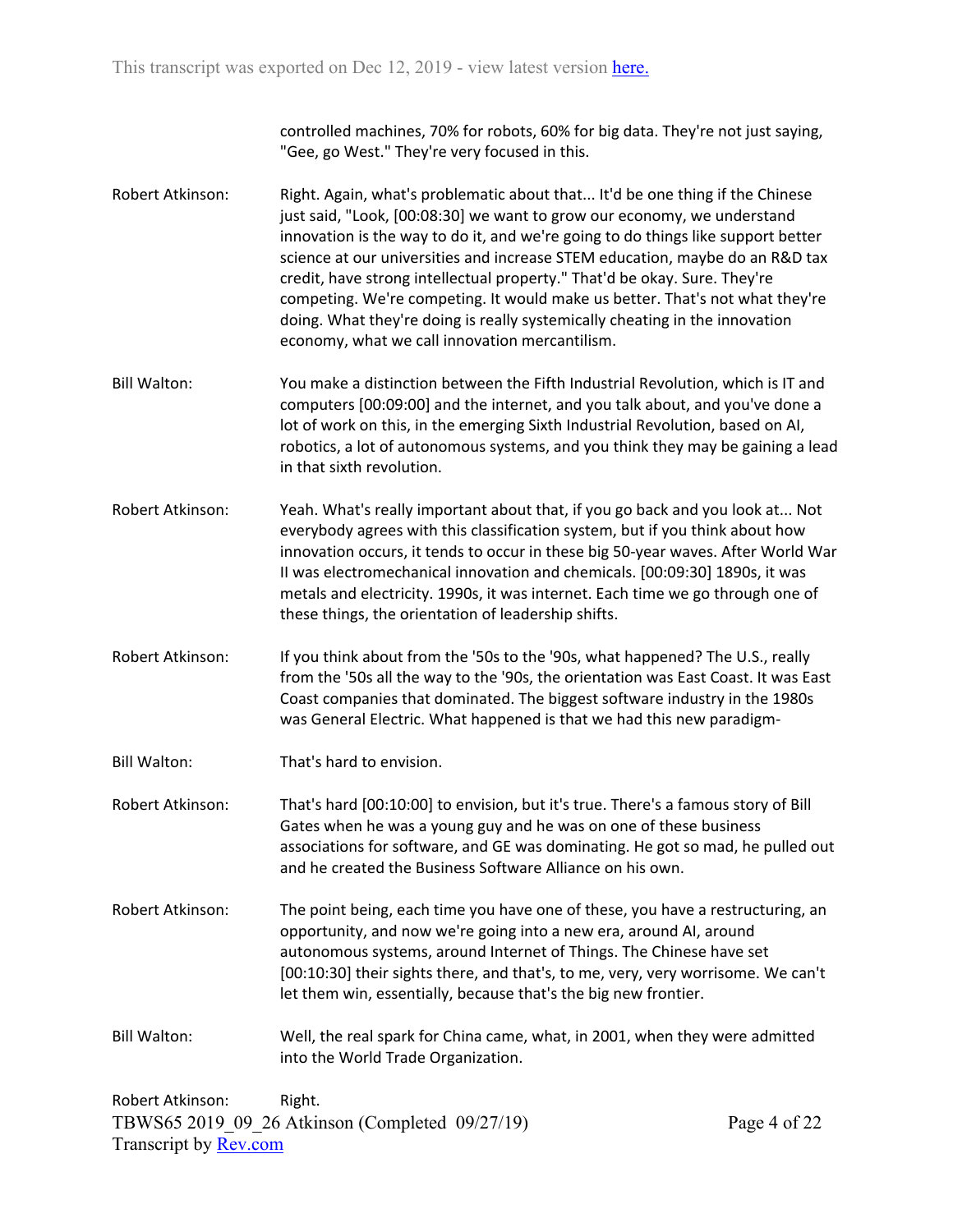Bill Walton: The thinking was, if we let them into the world economy, subsidize them in ways that we can do through the WTO, they'll develop a manufacturing economy and they can make our, I think... What did you call it? The cookie boxes or [00:11:00] the-Robert Atkinson: Happy Meal toys. Bill Walton: Happy Meal toys. They'll be there, and they'll be satisfied with that, and as a result of being successful economically, they'll develop a liberal democracy and they will become a lot like us. They'll enter the world order. That didn't happen. Robert Atkinson: No. It was really striking, I think, how naïve most of the elite leadership was around China. They just assumed that was going to happen because in their mind there's only one recipe for economic [00:11:30] success, and it's our recipe. They said, "Well, if that's the only recipe, and China wants to go, then they have to use our recipe," which is liberal democracy, rule of law, intellectual property. Robert Atkinson: Turns out there's two recipes that you can grow, and they've shown that. I think now most China followers, most international trade folks, they understand that that was a mistake, and China is not going to become like us. Bill Walton: You've done some work, I think, with Caleb Foote of your shop that shows [00:12:00] that the prevailing wisdom was that the Chinese are not innovative, they're not creative, they're just going to copy other people's things, steal and copy, steal and copy. That's not true necessarily. They're showing some signs of real innovation. Robert Atkinson: Yeah. You look at the company that does the most R&D of any company in the world on a what's called purchasing power parity basis because their labor costs are lower, and it's Huawei, the big Chinese telecom company. They do more [00:12:30] R&D than any other company in the world. Robert Atkinson: Look at biotech, for example. The Chinese filed more crisper patents, these are patents around gene editing, than the U.S. did. People underestimate China. Robert Atkinson: Now, again, one of the big things... China isn't good at everything. They're not good at business model innovation, for example. We're really good at business model innovation, iTunes and the platforms. They're not good at [00:13:00] that. But you don't have to be first to the world to dominate. You could be second to the world. You can copy. Huawei is a copier, and now they're an innovator. Bill Walton: You're watching The Bill Walton Show. I'm here with Dr. Robert Atkinson, and we are talking about China, innovation, and the emerging threat that China poses to the United States and the sixth-generation industrial revolution.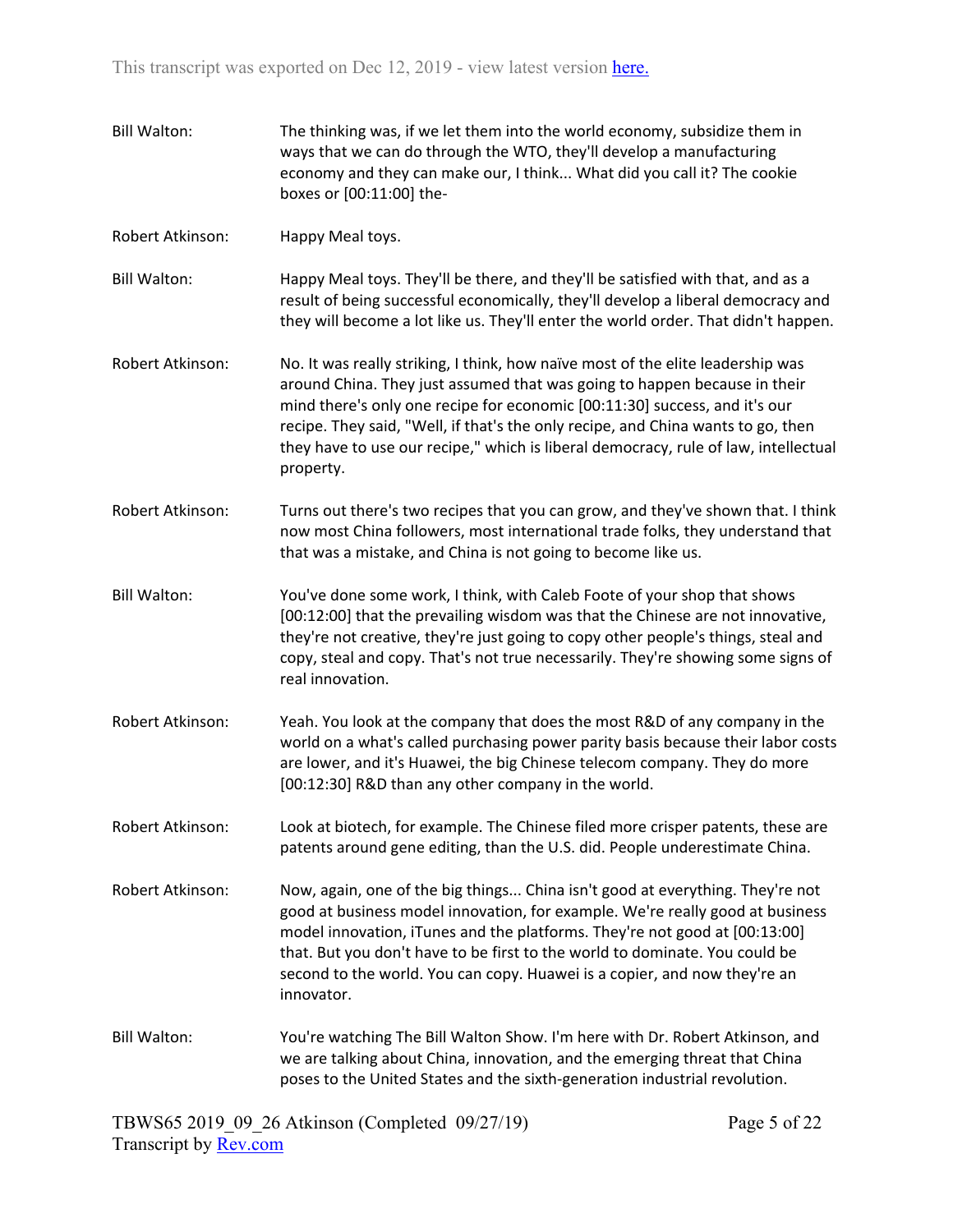| <b>Bill Walton:</b> | The [00:13:30] report I would really direct everyone to, if you get on the<br>Information Technology and Innovation Foundation website, is a report they did<br>that talks about 36 indicators of China's scientific and technological progress.                                                                                                                                                                                                                                                                                                                                                                                                                                                                                                                                                                        |
|---------------------|-------------------------------------------------------------------------------------------------------------------------------------------------------------------------------------------------------------------------------------------------------------------------------------------------------------------------------------------------------------------------------------------------------------------------------------------------------------------------------------------------------------------------------------------------------------------------------------------------------------------------------------------------------------------------------------------------------------------------------------------------------------------------------------------------------------------------|
| Robert Atkinson:    | Again, there's this really myopic view among the elites, which is "Well, there's<br>only one recipe. It's ours. Therefore, China can't innovate. Therefore, we don't<br>really have to worry."                                                                                                                                                                                                                                                                                                                                                                                                                                                                                                                                                                                                                          |
| Robert Atkinson:    | [00:14:00] Well, what we did is we looked at 36 indicators and said, "Where was<br>China vis a vis the U.S. in 2007, and where were they or are they in 2017?" On<br>every single indicator, dramatically shrunk the gap. On patents, for example,<br>they were here; now they're here. On corporate R&D, they were here; now<br>they're here. China is actually on pace to spend more on research and<br>development as a country than we are by 2022. They have way more [00:14:30]<br>scientists and engineers than we do. It's really a huge mistake to underestimate<br>them.                                                                                                                                                                                                                                      |
| Robert Atkinson:    | A good example is semiconductors. They're behind us in The U.S. is the world<br>leader in semiconductors, companies like Intel and Micron and Texas<br>Instruments, great companies, but the Chinese are putting \$140 billion of<br>government cash to subsidize that industry. I don't care how [00:15:00] good<br>you are in the U.S., imagine \$140 billion you're trying to compete against that's<br>just free, sitting there to your competitors. We've got to challenge China across<br>the board on every single front, or else we're not going to win this competition.                                                                                                                                                                                                                                       |
| <b>Bill Walton:</b> | Well, that brings me to what I mentioned at the outset in the introduction, is<br>that we have, I think, an intellectual problem, a political problem, a paradigm<br>problem, a how-we-think-about-things problem. We've seemed to divide the<br>country, [00:15:30] as you pointed out, into a couple of camps. We think of<br>people as either open border, closed border, globalist or nationalist,<br>interventionist or protectionist. The protectionist people voted for Trump,<br>presumably, the open-border people voted for Clinton, and that's it, and they're<br>always going to be beating heads against each other to decide how to deal with<br>China. Yet you've parsed this into a little different set of categories. You<br>[00:16:00] have five schools of thought. Do you want to talk about that? |
| Robert Atkinson:    | Yeah. Bill, you hit the nail right on the head. I think one of our biggest problems<br>is just intellectual framing of these challenges. We tend to be in these very<br>manicy and black-white camps, and it doesn't get us where we need to be.                                                                                                                                                                                                                                                                                                                                                                                                                                                                                                                                                                        |
| Robert Atkinson:    | We argue there's five major political economy camps in the U.S. today, if you<br>will.                                                                                                                                                                                                                                                                                                                                                                                                                                                                                                                                                                                                                                                                                                                                  |
| Robert Atkinson:    | What we call the liberal and conservative neoclassical camp, which are basically<br>free-traders. This would be [00:16:30] people at the Cato Institute, total free<br>trade. It's why Cato doesn't like what Trump's doing on immigration. In the Cato                                                                                                                                                                                                                                                                                                                                                                                                                                                                                                                                                                 |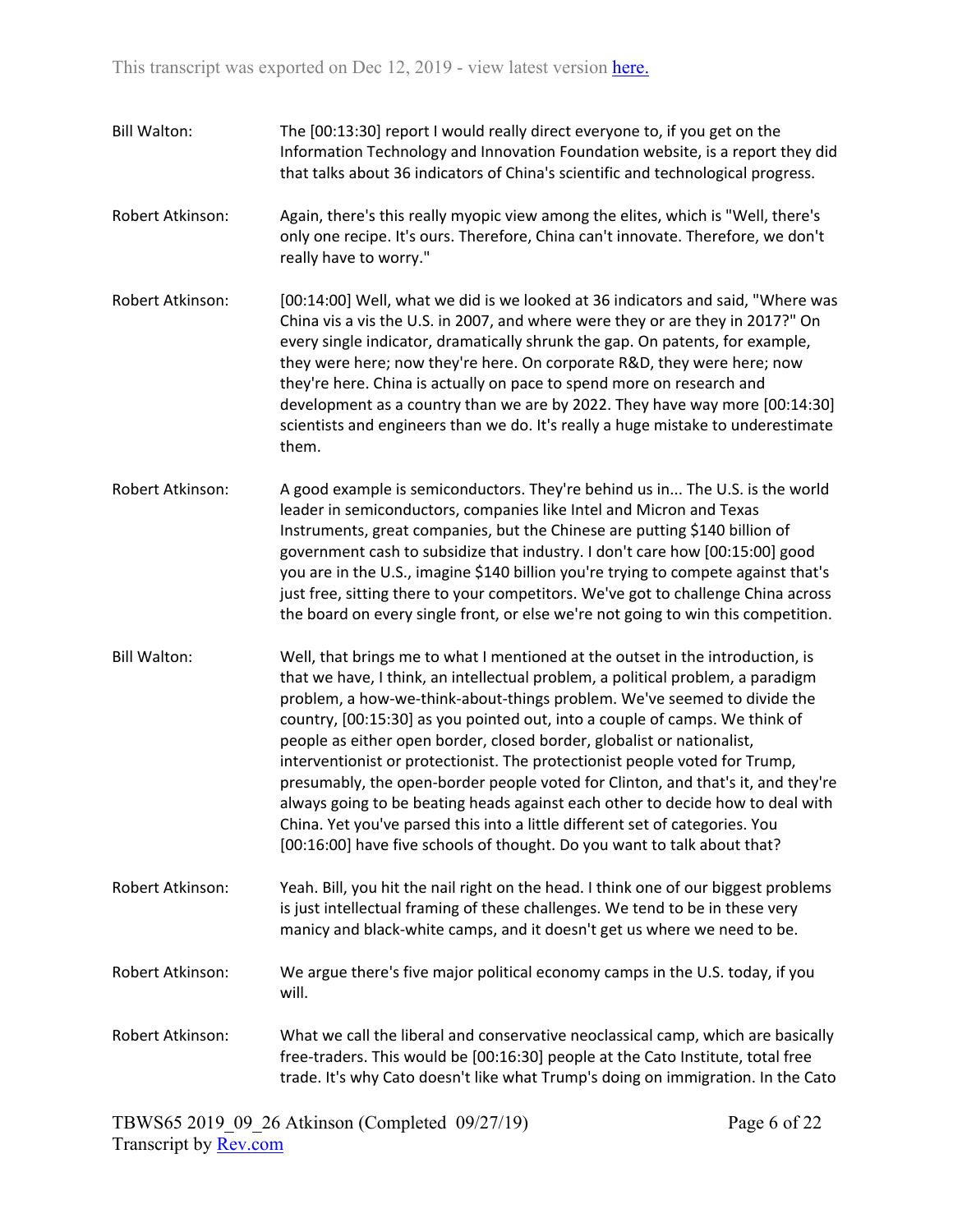world, anybody can move to the U.S., it'd be great so no borders, total free trade.

- Robert Atkinson: Then you have a liberal version of that, say the Larry Summers version, which is free trade is good; we might have to have a few parts of government.
- Robert Atkinson: Then you have the emerging progressive camp, if you will, people like Bernie Sanders, where they really fundamentally [00:17:00] don't like globalization because one of the things of globalization is it makes it harder for you to keep these distortions into your economy. You have to compete, and that means you can't just have really, really heavy-handed regulations all the time because you're competing. In their world, they would just like to have a national economy, heavy regulations, high wages, all the like.
- Robert Atkinson: Then you have Trumpism. I think what people forget is that you have to go back to William McKinley to, I think, understand who Trump [00:17:30] really is. The Republican Party before Wilson was a tariff party. It was a small-government, tariff party, and that was the idea. You had a national economy, you helped your big industries by tariffs, but you had really small government. That's Trumpism.
- Robert Atkinson: What we argue is all four of those are... They're not really very good guides to where we need to go. They're failures. What Mike Lind and I talk about is national developmentalism, which essentially says, "Yeah, globalization is here, it's important, we got to embrace it, [00:18:00] but one-sided free trade is not free trade." In other words, if we're open and free, and China is closed and mercantilist, that can't be in our interest.
- Robert Atkinson: The last point of that is we have to be smarter about how we help our industries, and then the last thing in the world we need to be doing is saying, "Well, we're going to pick Ford over GM." That's terrible. But we do know some of the big industries of the future.
- Bill Walton: And we know the technologies.

Robert Atkinson: We know the technologies. We know what they're going to be. We know AI, for example, is going to be very, very important. So we have to say, [00:18:30] "How is the U.S. going to compete effectively in those set of technologies?

Bill Walton: I want to dig in a little more into your five schools of thought because one of the purposes of this show is to teach people, and me as well, how to think about things. If I think about the trade debate, the China debate, the school I'm coming from, I call myself a recovering libertarian. What happened to me was I was pretty [00:19:00] much free trade, doesn't matter which country produces it, and the market will resolve everything. That was the idealistic world I was in.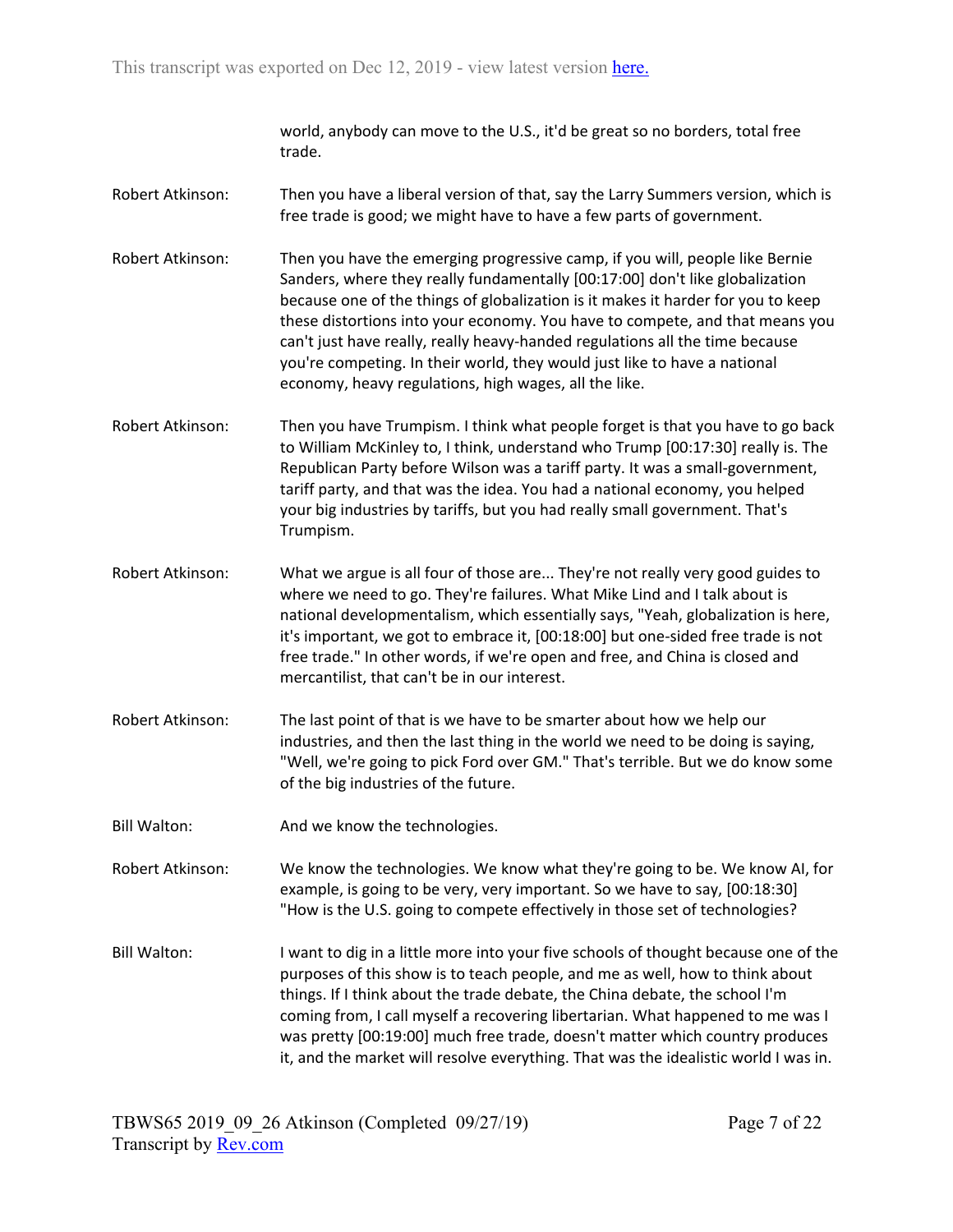| <b>Bill Walton:</b> | Then I was asked to give a speech a few years ago about trade, and wandered<br>into this thing called China, and began to realize they weren't doing that at all,<br>and yet we were. The people in the United States, the libertarians have really<br>There's [00:19:30] nothing they're going to add constructively for how we deal<br>with China. They oppose anti-trust laws. They denounce any aid from<br>government to business as crony capitalism. National borders are an<br>infringement on liberty. If everybody comes into the country, their solution is to<br>abolish the welfare state. That'll happen, I'm sure.                                                                                                                                                                                                                          |
|---------------------|------------------------------------------------------------------------------------------------------------------------------------------------------------------------------------------------------------------------------------------------------------------------------------------------------------------------------------------------------------------------------------------------------------------------------------------------------------------------------------------------------------------------------------------------------------------------------------------------------------------------------------------------------------------------------------------------------------------------------------------------------------------------------------------------------------------------------------------------------------|
| <b>Bill Walton:</b> | Then one of the things I thought was interesting is that the libertarians<br>[00:20:00] went so far to promote world trade that the Bush administration's<br>Commerce Department went so far as to hold workshops to assist U.S.<br>corporations to move to China.                                                                                                                                                                                                                                                                                                                                                                                                                                                                                                                                                                                         |
| Robert Atkinson:    | Unbelievable. The idea was there, well, if we move to China, the company will<br>become more competitive. That clearly was wrong.                                                                                                                                                                                                                                                                                                                                                                                                                                                                                                                                                                                                                                                                                                                          |
| Robert Atkinson:    | It's funny, I was on a show once, and I was debating a guy. I was arguing for why<br>we needed a better and stronger research and development tax credit. It's<br>something Reagan put in place in '81, [00:20:30] and it's basically if you're doing<br>scientific research, you get a tax credit for it, because economists show that<br>most of the benefits from Apple or GM, whatever, it actually spills over to their<br>competitors, so they don't get and to society. We need companies to do a lot<br>more R&D, so economists all agree we should do an R&D tax credit. This<br>libertarian said, "Oh, no, that's industrial policy. That's picking research over<br>something else." When you have that rigid view of how we have to go forward,<br>we're [00:21:00] going to be at a dead end.                                                 |
| <b>Bill Walton:</b> | Talk some more about progressive localism. What a great word, great term.                                                                                                                                                                                                                                                                                                                                                                                                                                                                                                                                                                                                                                                                                                                                                                                  |
| Robert Atkinson:    | Yeah. Progressive localism is this idea that, and we talk a little bit about it in Big<br>is Beautiful, our book, a lot of progressives, their ideal world is to have<br>everybody is all part of this one big happy family in the world, but we all<br>produce and consume locally. We buy local. We go to the farmer's market. We<br>buy all our food that was grown within 90 [00:21:30] miles. We've gotten rid of<br>most of the big corporations, and so there are all these little small businesses<br>that produce locally. If you want to buy a suit, for example, it's made 30 miles<br>away. It's not made 4,000 miles away. And also, that most of these companies<br>are worker-owned co-ops, and the ones that you can't do that for, like<br>broadband, for example, would be government owned. It would be a<br>municipally owned company. |
| Robert Atkinson:    | You can laugh at that, and you can go, "Oh my God, can anybody really<br>[00:22:00] believe that?" but that is a new, emerging doctrine, if you will, of<br>many people on the left.                                                                                                                                                                                                                                                                                                                                                                                                                                                                                                                                                                                                                                                                       |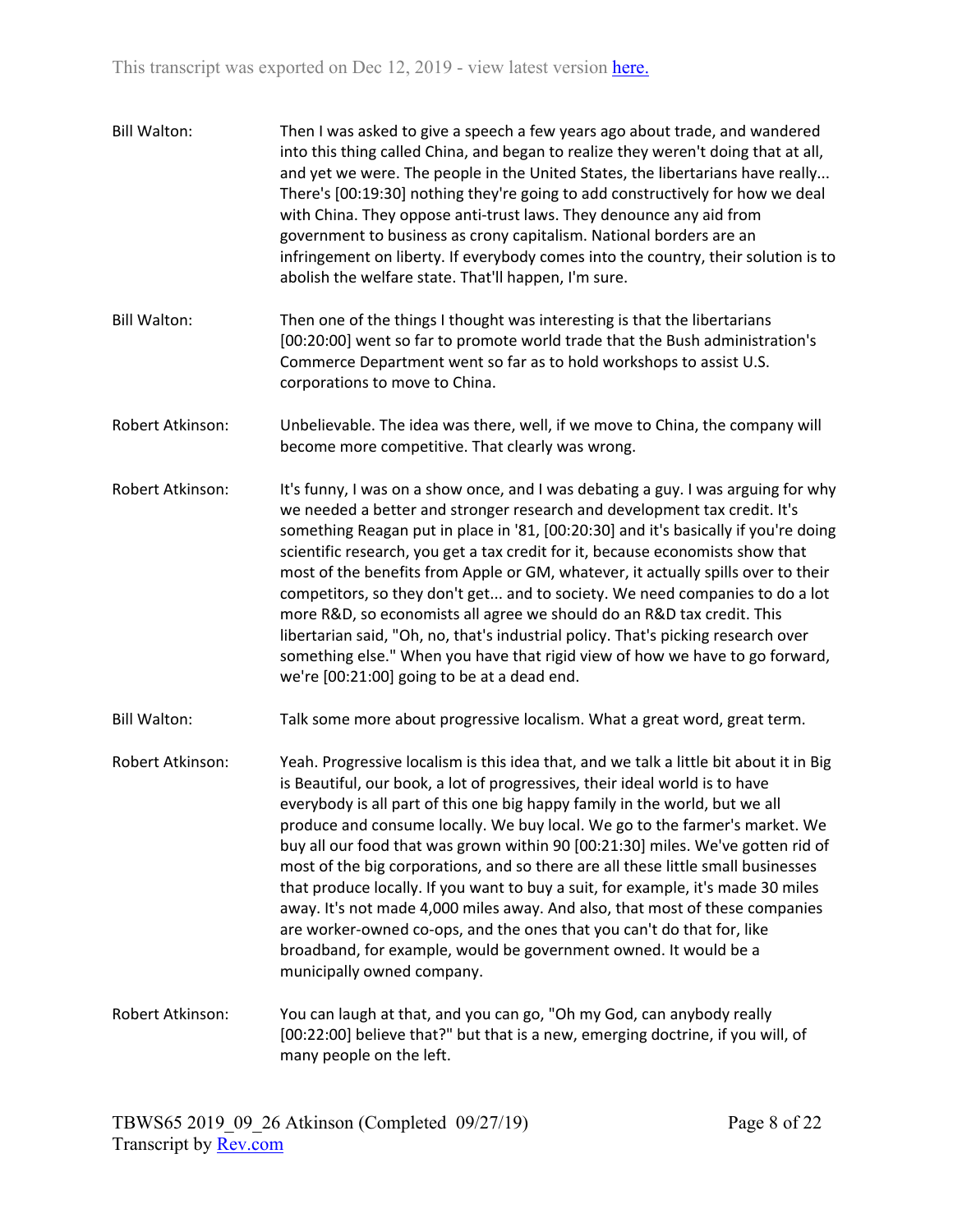- Bill Walton: Well, a lot of people believe that. Elizabeth Warren is basically running on that platform.
- Robert Atkinson: She's running on more than that, but she appeals to that, certainly to that. One of the things I have to say about Elizabeth Warren compared to some of the others, Elizabeth Warren actually does have an attempt to create a strategy to deal with the industrialization. I think that's [00:22:30] actually where the...
- Robert Atkinson: Bill, you talked about free traders or... I think the emergent view now is going to be, the fault line is going to be, do you think you should do something to make American producers better and greater? There are going to be people on the left who think that, and there are people on the right who think that now, like Marco Rubio, for example, is in that camp. I think Elizabeth Warren is in that camp. Then there are going to be people on the other side who are just like, "No, we'll just do what we used to do, and don't worry about it."
- Bill Walton: [00:23:00] You're watching The Bill Walton Show. I'm here talking with Dr. Robert Atkinson, and we are talking about politics in the United States as it relates to our ability to deal with the threat that China poses. We're just about to talk about a very interesting book that he wrote last year called Big is Beautiful.
- Bill Walton: One of the issues that we're raising here is that the politics in the United States are broken into these different camps, and progressive localists believe that everything should be a small business. [00:23:30] You've written persuasively in this book that all the innovation, all the good jobs, most of everything we think of as prosperity, comes from bigger businesses, not small.
- Robert Atkinson: Yeah. Again, there's this widely held view that if we all worked for small little businesses, we'd all be better off. There'd be more gender equality and racial equality and all the like, and less pollution. It's funny, when you look at the evidence, you look at actual data from the government, on average, that's not to say that every company [00:24:00] is like this, but on average, small businesses pay significantly lower wages, they hire fewer women, they hire fewer minorities, they pollute more, they cheat on their taxes more, they don't contribute to corporate social responsibility as much, on and on and on. If we had the same firm size as Canada, Canada has much smaller firms than we do, average incomes in the U.S. would be about 5% lower. A small business economy is a recipe for [00:24:30] not being competitive and being poorer.
- Bill Walton: The third camp that you've mentioned, or the third school, is national protectionism. You point out there are both conservative and left-wing versions of this. National protectionism, is that what elected Donald Trump?
- Robert Atkinson: I think so, sure. He appealed to that, and he had a wide-open field because he was competing against, if you will, old-fashioned globalists who [00:25:00] just assumed that China was like Canada. We should definitely have passed what's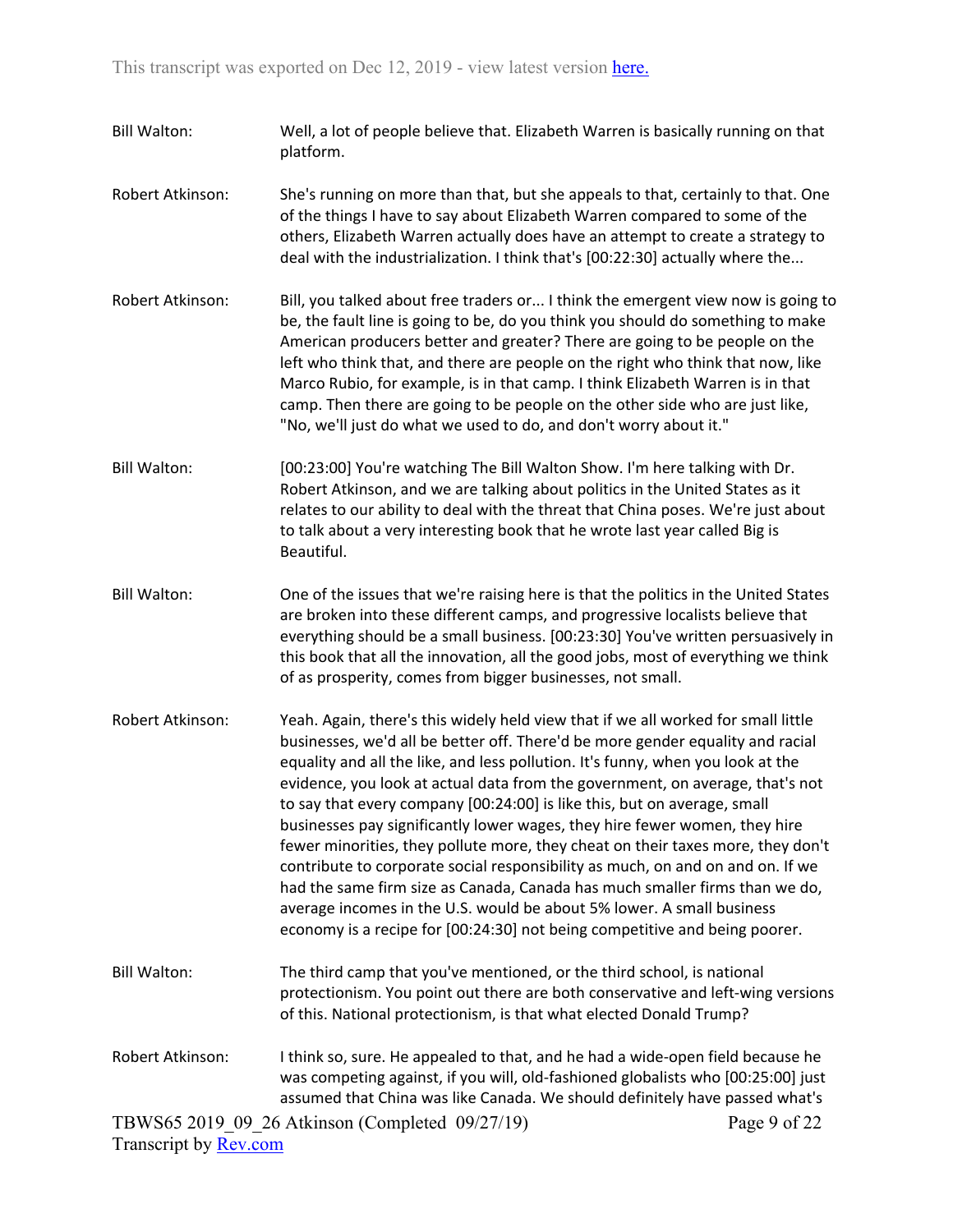called USMCA. We should definitely have an integrated North American market. I'm totally for that. If we trade with Canada, and even Mexico, we're all better off. That's not China.

- Robert Atkinson: Trump was able to pivot on that. The problem, though, is that you can't build a thriving economy around protectionism, in part because many, many of these industries [00:25:30] need global markets to be able to innovate. You look at an industry, for example, like biotechnology. It costs \$2.4 billion to come up with a new drug. If you can't sell that drug around the world, you're not going to innovate. You're not going to put the 2.4 billion. You need to have all of those customers, so we need global integration. But where Trump is right, it has to be a level playing field. It has to be fair.
- Bill Walton: One of the dividing lines is borders don't matter, and the other side is borders matter [00:26:00] a lot, and you need a national identity and you do need to think about yourself competing as a country. The national protectionists get that right, but they ignore things like the global supply chain and all the other complications. I think we're seeing this in the negotiations with China. It's not like all the widgets are made in China, we're going to slap a tariff on those widgets, they're not going to come in. Our manufacturing processes are all integrated.
- Robert Atkinson: Very much so.
- Bill Walton: Are you following what Bob Lighthizer [00:26:30] is doing, U.S. trade representative, and how he's working his way through that?
- Robert Atkinson: Very much so. To give the Trump administration credit, they're the first administration that really has pushed back on China. China recognizes only one thing, and that's power. They don't recognize negotiation. They don't recognize "Well, let's try to work together." They just don't. They recognize power. Trump has recognized that's the reality. Now, the question is, is it going to work? I don't know the answer to that.
- Bill Walton: [00:27:00] They also don't really recognize rule of law, especially our law, especially international law. You probably have heard that they call themselves the Middle Kingdom, and the Middle Kingdom extends to the ends of the earth, and the Middle Kingdom laws should apply everywhere and ours don't count.
- Robert Atkinson: As my colleague and coauthor Mike Lind has argued, I agree with Mike, I think we're in the midst of a new cold war. [00:27:30] It's like the old cold war, only it's not necessarily militaristic. It is a cold war for global influence.
- Robert Atkinson: What we did right in the first cold war, partly because of George Kennan in what was called the long memo. He said, "Our job with regard to the Soviet Union is containment. We're not going to invade them. We're not going to destroy them. We need to contain them, and we need to front them on every front." We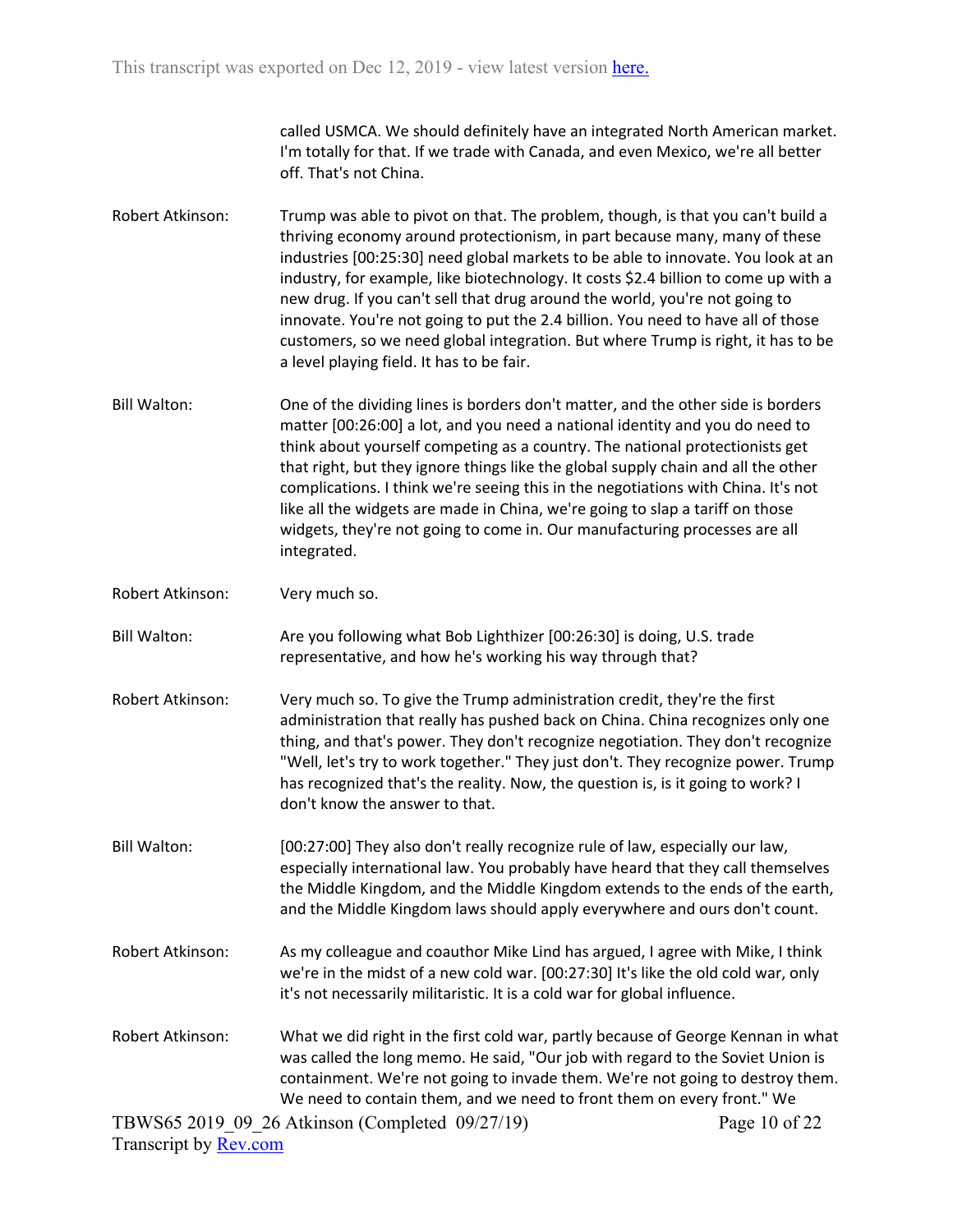fought them in Africa. I don't mean militarily, but for hearts [00:28:00] and minds, for influence, for economic success.

- Robert Atkinson: We're not doing that with China, and that's what we need to do with China. We need to make it clear that there's two models; there are going to be two ways in the world, two groups to lead, and we need to be the one that does that. That's what I'm worried about perhaps the most.
- Bill Walton: Well, and you're not fighting a kinetic war. You're not fighting a hot war. You're fighting a cultural war, an economic war.
- Robert Atkinson: An economic war.
- Bill Walton: Across all fronts.
- Robert Atkinson: And a war for influence and control. There are going to be spheres of influence that [00:28:30] China wants to extend into, like we see that now in Africa and some parts of Southeast Asia, and I think if they do that, they're going to hurt those countries. We need to-
- Bill Walton: Yeah. I was talking with a couple friends out in our county about Africa. They were born in Africa, immigrated here in their 20s. They just came back from a trip to Africa, and they said what the Chinese are doing is stunning. In every country, they're infiltrating the infrastructure [00:29:00] and the business. Then, of course, they have, I guess, their Belt and Road strategy, and they're helping build ports. I love the, what is it, the debt trap that they're getting countries into.
- Robert Atkinson: Yeah, absolutely. But where are we? Where are we? We need to be fighting. We need to be working to get those countries on our side.
- Bill Walton: Where we are is we're talking about Stormy Daniels.
- Robert Atkinson: Oh my God, I know.
- Bill Walton: We're a silly country.
- Robert Atkinson: I know.
- Bill Walton: Our politics are [00:29:30] even sillier.

Robert Atkinson: We're looking inward at this silly stuff. Just look at the newspaper every day. 80%, 90% of the articles are about this kind of thing, whereas the Chinese are working on their 100-year strategy, as Mike Pillsbury talks about.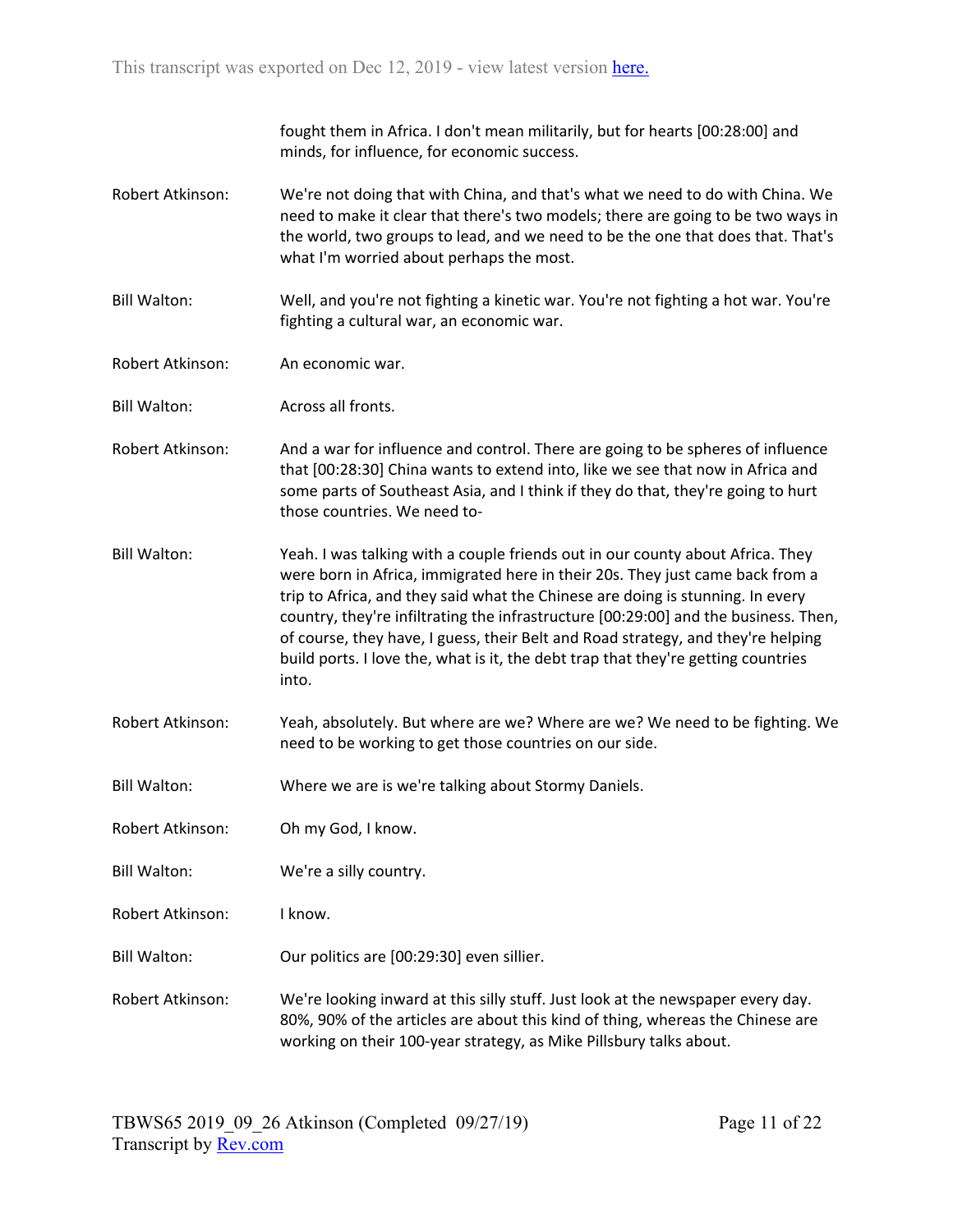Bill Walton: Let's talk about the two camps that are really the viable ones. The ones that we talked earlier, there may be passions, but they're not real economic or national strategies. We've had the rise and fall of global neoliberalism, as you've called it, [00:30:00] which was the consensus, Reagan, Bushes, Clinton, Obama. Now we have Trump and Sanders, and they've blown up the idea that that's the only consensus there is. They see globalization as a force almost totally for the good. Robert Atkinson: For the good. Bill Walton: The neoliberals do. Robert Atkinson: The neoliberals do, absolutely. Yeah. Bill Walton: The point I think you've made is that when [00:30:30] we've lost all these jobs, the neoliberals say, "Well, it's because of productivity. If we just had better schools..." Robert Atkinson: Yeah, this is what Larry Summers has written; if we just had better schools, that somehow we would not have a trade deficit with China, and everything would be great. This is, again, one of the more frustrating parts of the debate, where I really think that side of the debate has really fallen down intellectually. Robert Atkinson: When you really [00:31:00] look at the data from the Bureau of Economic Analysis in the Commerce Department, which is the definitive data on manufacturing jobs and output, when you really understand it, it's very clear that about half of those jobs we lost were due to trade, and most of those were due to China. Those people on that side just refuse to do that, and so they just say, "Oh, it's productivity," high productivity in manufacturing. If that were the reason we lost three and a half million manufacturing jobs in the 2000s, why was manufacturing productivity in the [00:31:30] '90s higher, when we gained manufacturing jobs? Robert Atkinson: Again, the evidence just doesn't support their view, but why do they keep saying it? Because if they admitted for even a moment that we lost half of our manufacturing jobs because of trade and globalization, they're afraid that they would embolden protectionism, which they hate. Well, guess what, it's already there because you denied reality, and most people, particularly people in the Midwest who face that reality, they're not stupid. They know what happened. [00:32:00] They're not taken in by this view it's all productivity. They know exactly what happened, and that's why they voted for Trump. Bill Walton: I want to talk more about the national developmentism. I think we need a shorter term, though. Robert Atkinson: Developmentalism.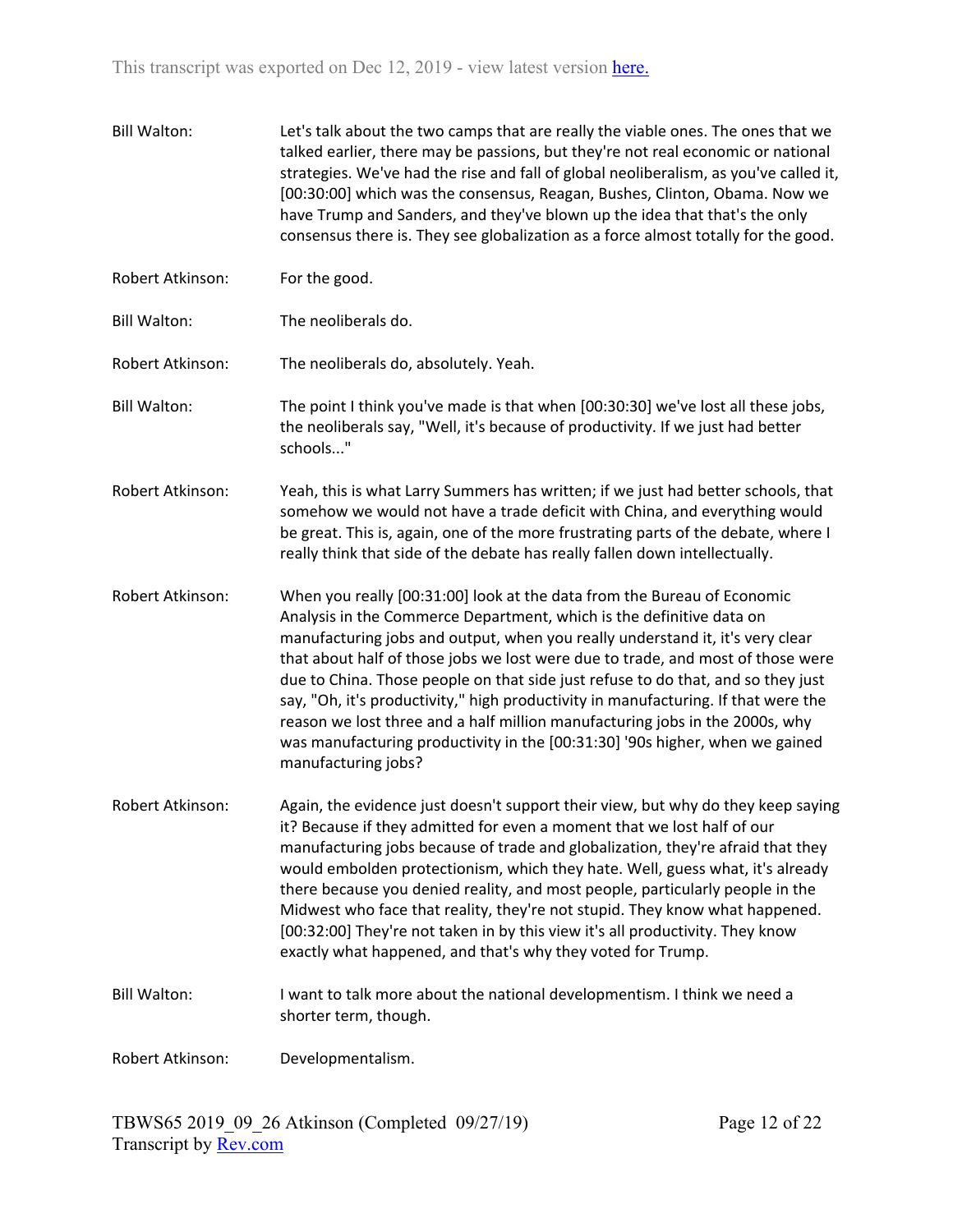- Bill Walton: Developmentalism. Okay. Well, thank you. I needed a translator. Expand on what that means.
- Robert Atkinson: The idea [00:32:30] is that... This is actually where President Trump got it right, one of the ways he got it right yesterday. When he spoke at the UN, he said what you should be focusing on as a national leader is your national well-being, and he's absolutely right. That's not to say you ignore global issues, but first and foremost you put national interests first. That hasn't necessarily been the case in the U.S. elites. They've tended to think, "Well, if we advance global interests, that's in our interest," and that's not always the case.
- Robert Atkinson: The second point of that [00:33:00] is this notion that you can't just leave it up to the market and say, "Well, the role of government is to make sure we obey the laws and we have good K-12 education." What people forget is the founders understood that. Alexander Hamilton is really the godfather of national developmentalism. Alexander Hamilton said, "We're way behind England. If we're going to be a thriving country, who can, by the way, be military strong so that we're not under the thumb of England and [00:33:30] Great Britain, we're going to have to have a developmental strategy."
- Robert Atkinson: Abraham Lincoln was a developmentalist. He said we need a transcontinental railroad and knit the country together. We need to have a land grant college in every state to help our farmers and our manufacturers. There's a long tradition of that, and that tradition has really been lost over the last 25 years, largely because you have these economists who come in and say, "Oh, the market works great."
- Robert Atkinson: I worked for a Republican governor once, and one of the things he understood was the market works great, but not necessarily [00:34:00] for his state. I believe the market works great, but we're not interested in maximizing global welfare. We're interested in maximizing U.S. welfare. That's the big mistake economists make, in my view.
- Bill Walton: How do the politics play out here? We talked about as not just a dichotomy, Democrat versus Republican. Is this idea gaining traction with Republicans or Democrats? Is there something [00:34:30] to be forged? Could we finally do something bipartisan?
- Robert Atkinson: Very much so, I believe. China is the instigator of that, if you will. Back in the Cold War, there was a reason our politics were much more aligned and less contentious, because we had a unified mission, and that was to not let global communism win. That brought both parties together, and it led to important things. Look back at Sputnik. In the 1960s, the United States government [00:35:00] spent more on research and development than every other country and foreign business in the world combined. That explains a lot. That explains why we led in semiconductors and internet and all that.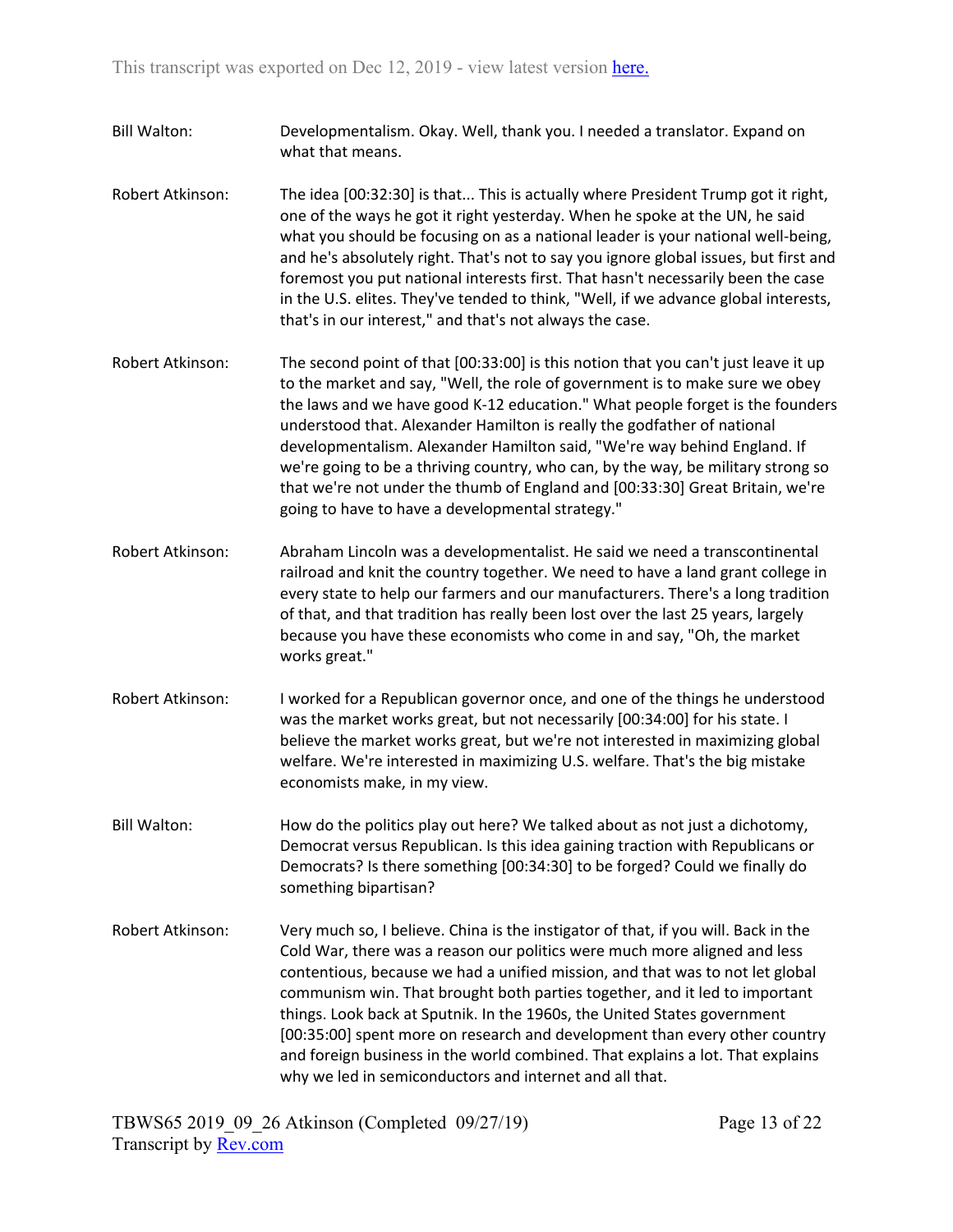- Robert Atkinson: To answer your question, yes, absolutely, you see both Republicans and Democrats beginning to reject that old view. I look at elected leaders like Marco Rubio from Florida, who's a Republican, Todd Young from Indiana, Mitt Romney, Josh Hawley from Missouri. [00:35:30] They're all beginning to say, "Wait a minute. What's more important here, freedom or liberty?" What I mean by that is we maybe need to have a little bit more activist government if we're going to keep our freedom, if we're going to keep national greatness, if we're going to defend our country. All of those members and others, and you see the same thing on the Democratic side, members like Chris Coons, for example, Sherrod Brown from Ohio. He's very liberal, but Sherrod Brown is talking about we need a national [00:36:00] industrial strategy to be able to compete with China.
- Bill Walton: Well, you make the distinction between traded and non-traded goods, and that you're not talking about doing something that would be pervasive economywide. Rather, we'd be selecting industries that we would want to be supporting and working with. How would that play out?
- Robert Atkinson: Well, I remember once I was debating a former Council of Economic Adviser in the Reagan administration, and he [00:36:30] accused me of industrial policy because I said we needed strong manufacturing. He said, "Well, why don't we have one for our barbershops?" I said, "Well, because you don't go to China to get your haircut." We don't need a barbershop policy.
- Robert Atkinson: But we could very easily lose significant portions of our advanced industries. Good example of that is aerospace. Boeing is one of the best companies in the United States in terms of high-wage jobs, massive exports, lots of R&D. [00:37:00] China has a national strategy to basically get rid of Boeing and Airbus in China and replace it with their company; it's called Comac, which is a stateowned enterprise that is massively subsidized. Once they get China market, they're going to go to the One Belt One Road markets and subsidize those. They're not going to put Boeing out of business, but they could dramatically reduce Boeing global market share.
- Robert Atkinson: We could see that in many other industries, biopharmaceuticals, advanced manufacturing, semiconductors, those industries where we [00:37:30] trade. If we lose those, what are we going to trade? Soybeans? Chinese tourists? That's not the kind of economy we want. We don't want to be an economy, as Alexander Hamilton said, of hewers of wood and drawers of water.
- Bill Walton: The folks who believe just let the market solve all their problems, they also talk about something called market equilibrium, and that we're just supposed [00:38:00] to do business and compete, and the market will sort things out, and innovation is going to rise from that intense competition. You don't share that view.
- Robert Atkinson: No. There's some good economists who've studied this. What those economists are saying is "Well, you don't want to distort allocation efficiency, and so if you

Page 14 of 22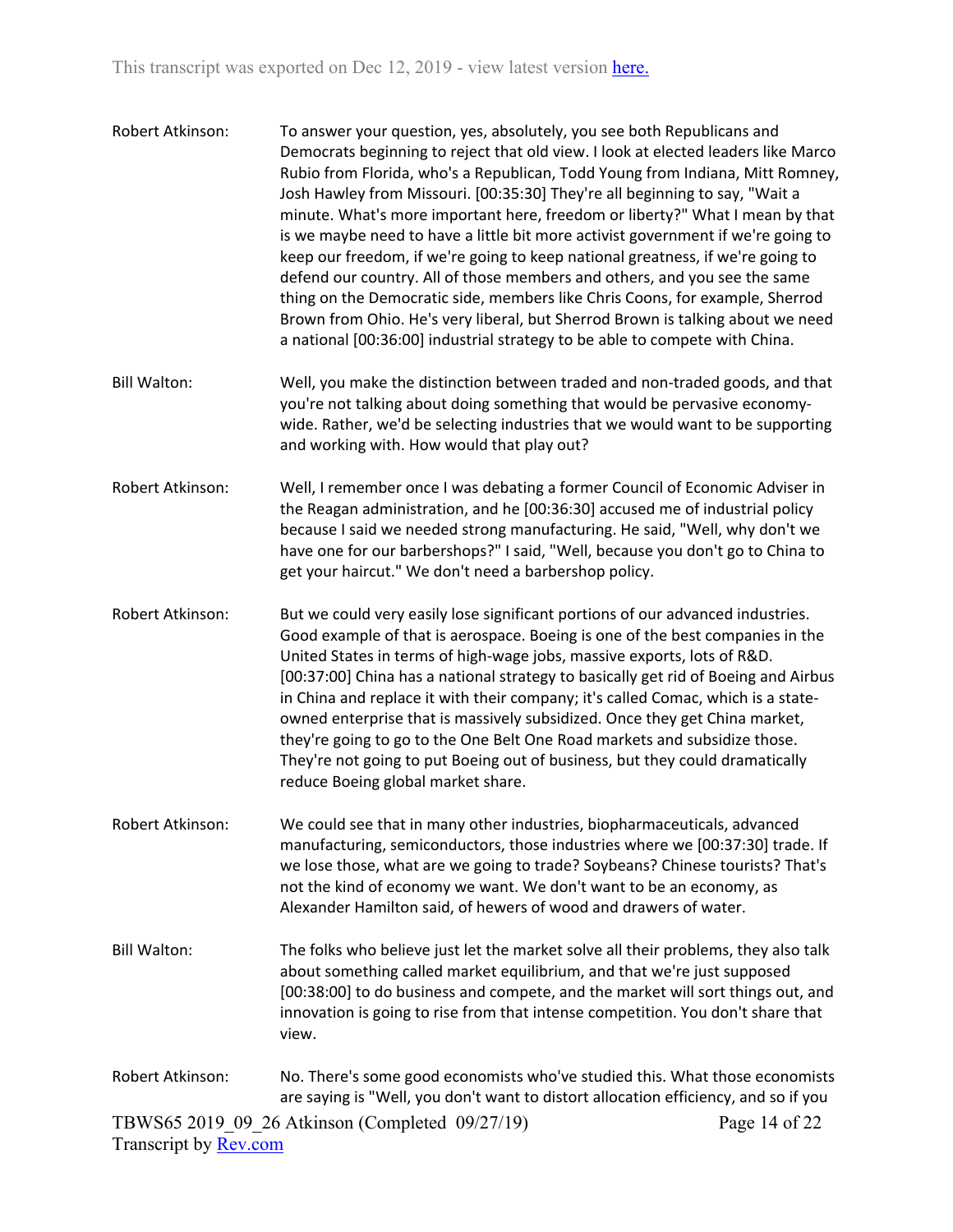give a little bit of money to this sector, output will grow a little bit more. The economy is in this natural equilibrium. [00:38:30] Everybody is setting prices based on competitive markets. Everything is working well."

- Robert Atkinson: The problem is that allocation efficiency gains are very small, and what are called dynamic efficiency gains are very big. In other words, most of the advancement of an economy doesn't come from things being in equilibrium. It comes from things being in disequilibrium. It comes from new industries. It comes from disruptors. Think about a company like Uber, who's disrupted the taxi market. Airbnb disrupted. It's [00:39:00] disruption that you want. You don't want equilibrium. Equilibrium is a death knell. That's the worst thing you could happen in an economy.
- Robert Atkinson: You want government to be, number one, getting out of the way, making sure that their regulations and taxes and others don't inhibit disequilibrium and disruption, or what the famous economist Joseph Schumpeter called creative destruction. That's how you grow your economy. But there's a good role for government to help with that process and to support technologies and other things that would make it so [00:39:30] that we can disrupt.
- Bill Walton: I think the other point is that in a world of perfect competition, you compete away all the "excess profits," and so there's nothing left-
- Robert Atkinson: There's nothing left.
- Bill Walton: ... to invest in R&D and innovate with.
- Robert Atkinson: Right. You look at a company like Intel. I just read the new biography of Gordon Moore, one of the founders of Intel, named Moore's Law for semiconductors getting better. When you read that book, one of the things that is striking is Intel would make pretty high profits on this new generation of chip, [00:40:00] but they didn't then give it all to the shareholders.
- Robert Atkinson: What they did is they took that money and they made another big, giant bet. They bet the company every five years at Intel. They took that money they made from being able to make a significant rate of return on those chips, and they put it into this next great, amazing breakthrough. That's why the chips today are a million times faster than the chips of 30 years ago. You compare that to the dry cleaning industry. They don't make any money, they don't innovate, because the margins are too [00:40:30] low.
- Robert Atkinson: Again, it's this mistake that neoclassical economists say that high margins are a problem. High margins are only a problem in industries that harvest the money and send it back to the shareholders. If you have high margins and you're reinvesting it in innovation, that's good for the country. We shouldn't be stopping that.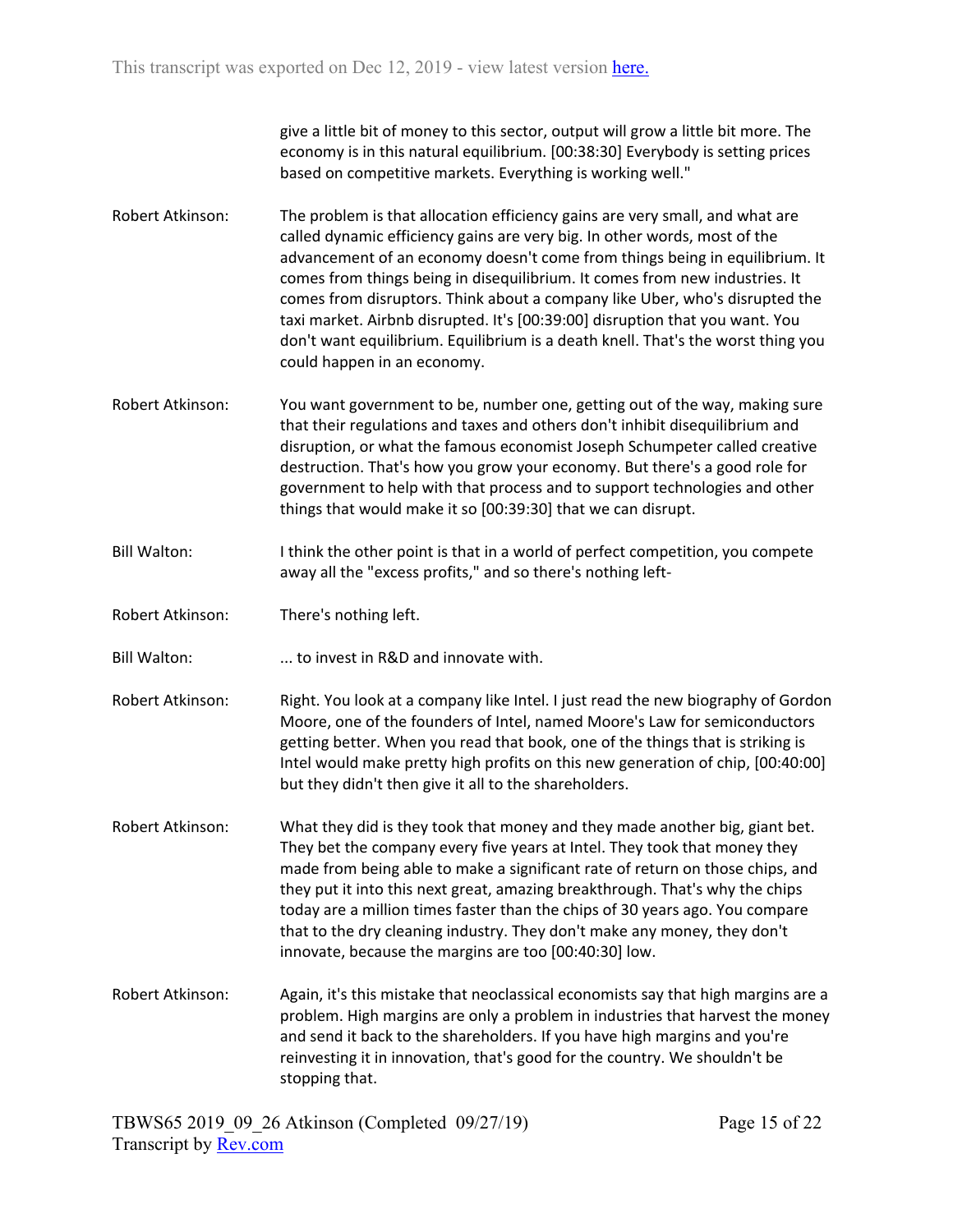Bill Walton: We talked about this before we got on the show, this idea we're going to break up Google and Facebook and Amazon-Robert Atkinson: Amazon. Bill Walton: ... and we're going to do all [00:41:00] that. You've written some scary stories about things that have happened in the past with AT&T and RCA, and what happened when they were forced to give up their licenses. It really created companies and competitors overseas. Robert Atkinson: Yeah. What people forget about that is we had the same dynamic going on in the '50s; "Oh, we're worried about these big tech behemoths." People forget that RCA, Radio Corporation of America, actually an interesting story, a company that was created by the U.S. government in World War I because [00:41:30] the radio technology was controlled by the Europeans, and the Italians in particular, Marconi. We, the government, encouraged a couple of radio firms to merge to get scale. It goes back to big is beautiful. That was how RCA came about. Robert Atkinson: RCA had the color television patents, and in an antitrust ruling, they were forced to give those away to every American company. They used to license that to Zenith. They wouldn't hoard it. They would license it to their competitors. [00:42:00] Now they had to give it away for free. To keep their licensing revenue up, they licensed it to, guess who, Sony. Bill Walton: The Japanese. Robert Atkinson: The Japanese. So much so that David Sarnoff, who was the CEO, won the order of Japan, the Rising Sun Order, because he had done so much for the Japanese economy. Robert Atkinson: Same thing with Xerox. Xerox was forced to give away, for free, all of its patents, all of its blueprints, all of its drawings, for free. Guess who got [00:42:30] those. Ricoh, Canon, all the Japanese copier companies. Within five or 10 years, they took Xerox market share in half. That was all done because "Oh, we don't want big companies. They have too much power." Robert Atkinson: I think we risk the same thing today. If you look at companies like Amazon, Google, Facebook, five of the top 15 companies in the world in R&D are American internet and software companies. They're investing enormous amounts [00:43:00] of money. Again, what's the problem? If they were taking the money and just lining the pockets of their shareholders. But they're reinvesting that money. Bill Walton: Where is the Trump administration on antitrust?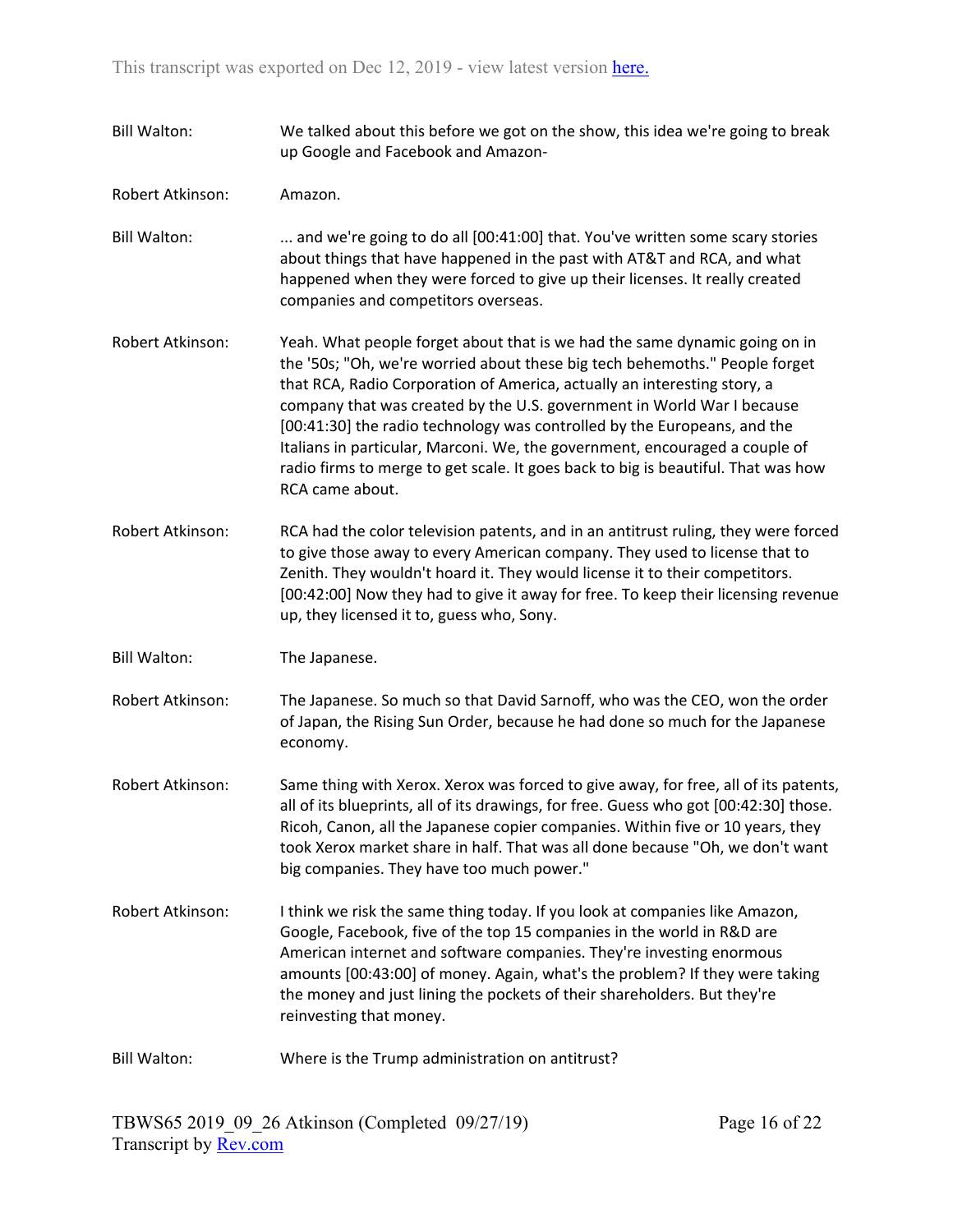- Robert Atkinson: I think the Trump administration, they're looking at this. I think the politics pressures them to look at this. They're investigating. I would be hard pressed to really believe that they're going to engage in any sort of serious action, particularly breakup. Now, that [00:43:30] could change, very much so, depending if the Democrats get elected in 2020 and who's the nominee.
- Robert Atkinson: One of the things I think a lot of Democrats are running on is this notion of what Robert Reich, famous liberal iconoclast, pundit now, he's saying what the Democrats need to do is focus on pre-distribution. What he meant by that is... Redistribution is things like we'll have a higher minimum wage or we'll have better welfare payments or free education, better healthcare. Reich is saying we need [00:44:00] pre-distribution, which is if we could reduce corporate profits, then we'd have lower prices and people would be better off. That's his whole point.
- Robert Atkinson: A good case that he and others use, the airline industry is an example of that. Well, we've written about that in our book. It's interesting, in the airline industry, their profits are below the profit averages for the Dow Jones, and their investment rates are among the highest in the U.S., their productivity rates are among the highest, and their price declines are among the fastest. [00:44:30] Why is that a problem? A lot of the anti-monopolists or what we call neoBrandeisians on the left just want to break up big companies, even if the big companies are doing everything we want them to do, invest in capital, reduce prices, and drive productivity.
- Bill Walton: You mentioned Marco Rubio. He's put out a long report on dealing with the China threat. What's the gist of that, and [00:45:00] how is that playing out politically?
- Robert Atkinson: Rubio, obviously he ran for president against Donald Trump. He has really, I think, tried to distinguish himself and this new camp around saying to Republicans, "Look, we've got to be focused on competitiveness, we've got to be focused on the China threat, and that means bucking some of the old libertarian doctrine." I give him an enormous amount of credit for fresh [00:45:30] thinking and new ideas.
- Robert Atkinson: The last thing in the world Marco Rubio is is a big-government regulator. He's not that. He respects business. He respects markets. But he also has the insight, which is correct, that we need to do more if we're going to compete with China, and we have to be able to win that fight.
- Robert Atkinson: What's interesting, though, Bill, you talked about being a recovering libertarian. The biggest line of attack or source of attack for Senator Rubio has been some libertarians who say he's selling out the Republican Party. I think that's a huge mistake. I don't think at all [00:46:00] that's what he's doing. I think he's modernizing the party for a new era, just as the Republican Party has done consistently over the last century.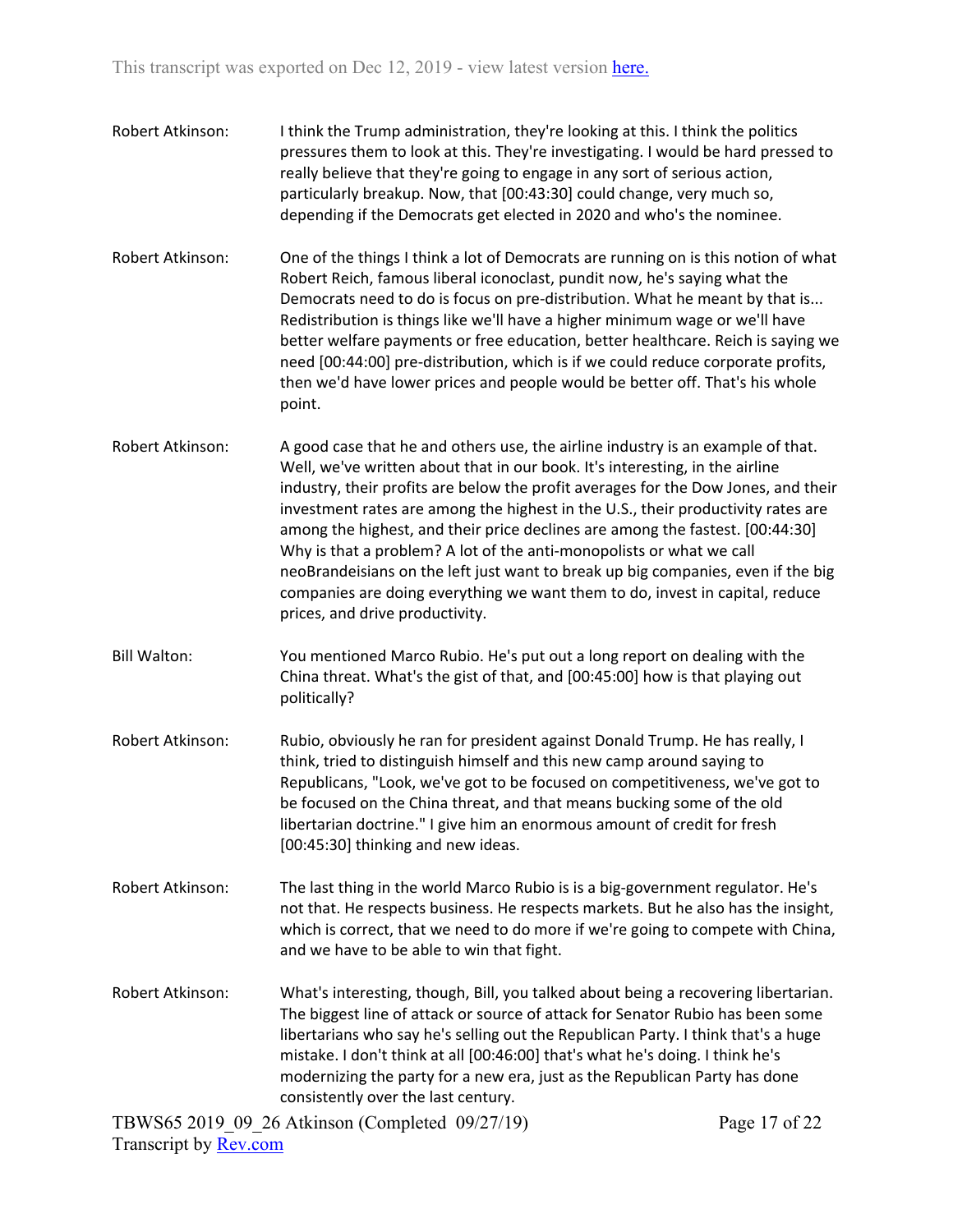- Bill Walton: Yeah, he was attacked by my buddy Veronique de Rugy. I read that with great interest. Yeah, he's taken a lot of heat for this.
- Robert Atkinson: Yeah. It boils down to this point. A lot of libertarians, they can't distinguish between light-touch, [00:46:30] important, strategic government help with heavy-handed Gosplan Russian socialism. For them, it's all in the same bucket. That, to me, is just a failure of thinking. There's certain things the government can and should do, like an R&D tax credit. That's pro-market, pro-innovation. That's not socialism.
- Bill Walton: You're watching The Bill Walton Show. I'm talking with Dr. Robert D. Atkinson, and we're talking about industrial policy, China, and how we progress in America to deal with [00:47:00] the threats. It turns out we're a little bit in Charlie Brown mode. We've looked at the enemy, and it's us.
- Robert Atkinson: Absolutely.
- Bill Walton: If we can get out of our own way politically. One of the things that I think is driving maybe Marco Rubio... A friend of mine, Mike Needham, ran Heritage Action, and he's now his chief of staff. One of the things that our economic policy has done in the last 50, 60 years, focused on supply side, is we focused on consumer prices and we focused on deficiency and we [00:47:30] focused on basically having open markets, globalism, but we didn't focus on the people working in the factories. We didn't focus on people. As a consequence, we've hollowed out a lot of that. I think they're striking a political nerve with this-
- Robert Atkinson: Absolutely.
- Bill Walton: ... as you've been talking about. But I've been trying to formulate in my mind what an economic policy or what an economic theory looks like that explicitly considers the workers or the consumers or the people, [00:48:00] when most of our supply-side demand curves are based on prices of things and services.
- Robert Atkinson: Again, there's this view that you're either a producerist, which is really what the Chinese are.

Bill Walton: A producerist?

- Robert Atkinson: They're producerists. They immiserate their consumers. They don't care what their... They drive their currency down. They tax people way too much to subsidize their company. They're total producerists. You think about that on one side, and we're total consumerists [00:48:30] on the other. The only thing that matters in the U.S. is consumer welfare. If you can make that widget five cents cheaper, move it offshore, doesn't matter.
- TBWS65 2019\_09\_26 Atkinson (Completed 09/27/19) Transcript by [Rev.com](https://www.rev.com/) Page 18 of 22 Robert Atkinson: The reality is you've got to do both. You've got to think about both. Both consumer welfare and producer welfare are an important component of a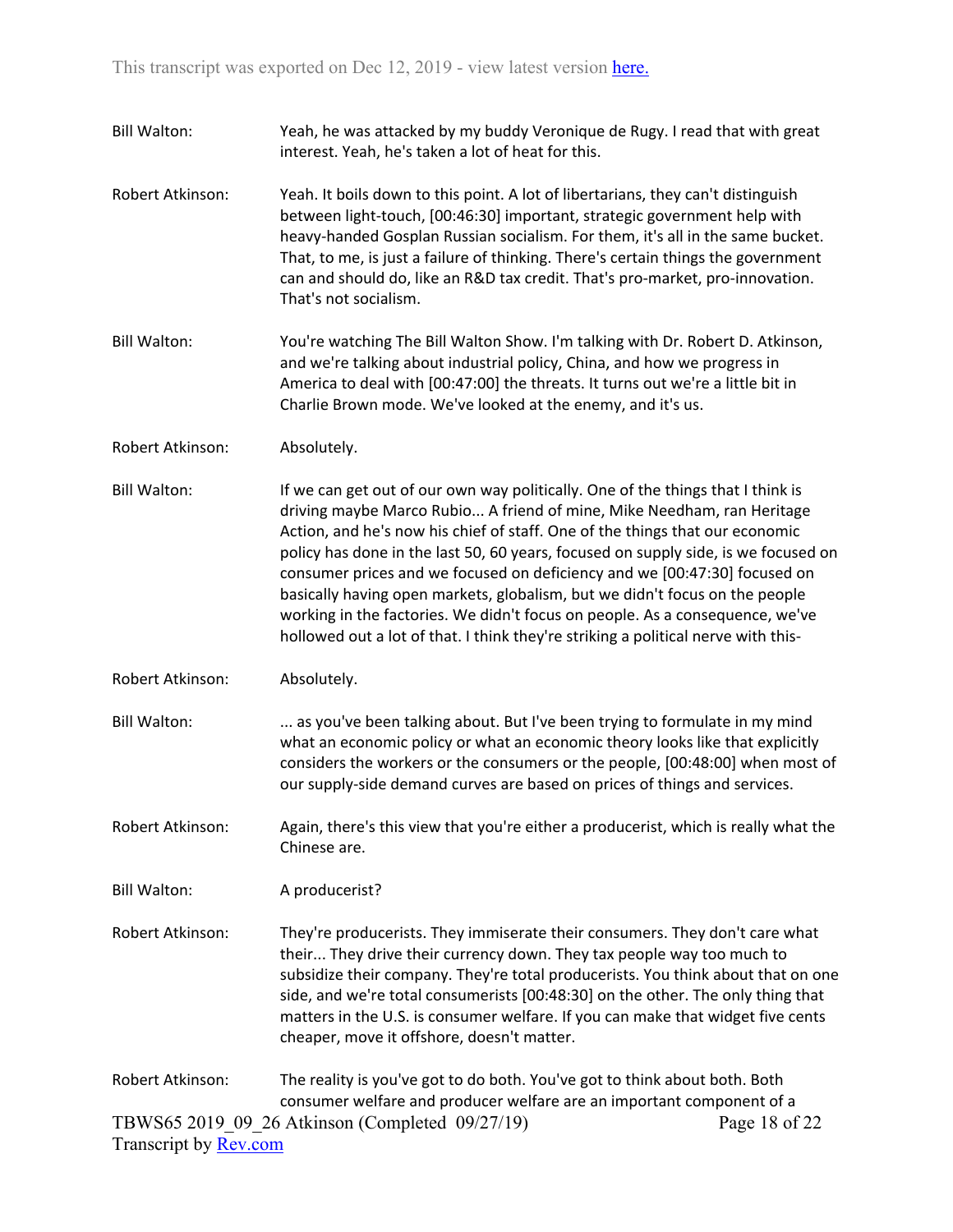|                     | successful economy. We've gone too far over to the consumer side, where we<br>just completely ignore produce welfare, and by that I mean the worker welfare.<br>Oren Cass, [00:49:00] he was domestic policy advisor on the Romney campaign,<br>has an excellent book called The Once and Future Worker.                                                                                                                                                                                      |
|---------------------|-----------------------------------------------------------------------------------------------------------------------------------------------------------------------------------------------------------------------------------------------------------------------------------------------------------------------------------------------------------------------------------------------------------------------------------------------------------------------------------------------|
| <b>Bill Walton:</b> | Yeah, I've read it. We've had him on the show. Terrific book.                                                                                                                                                                                                                                                                                                                                                                                                                                 |
| Robert Atkinson:    | He makes an excellent point that we've just ignored worker welfare and in place<br>put consumer welfare. Again, that equilibrium has to go back to the middle, just<br>like on free trade. We have to come back to the middle on many of these things.                                                                                                                                                                                                                                        |
| <b>Bill Walton:</b> | Well, he's taken a lot of heat for that as well.                                                                                                                                                                                                                                                                                                                                                                                                                                              |
| Robert Atkinson:    | Oh, he has. He has.                                                                                                                                                                                                                                                                                                                                                                                                                                                                           |
| <b>Bill Walton:</b> | I'm not so sure we shouldn't rename industrial [00:49:30] policy.                                                                                                                                                                                                                                                                                                                                                                                                                             |
| Robert Atkinson:    | We should.                                                                                                                                                                                                                                                                                                                                                                                                                                                                                    |
| <b>Bill Walton:</b> | What's your term for it?                                                                                                                                                                                                                                                                                                                                                                                                                                                                      |
| Robert Atkinson:    | A bunch of terms, innovation policy, competitiveness policy.                                                                                                                                                                                                                                                                                                                                                                                                                                  |
| <b>Bill Walton:</b> | I think we need to drop the industrial part of it. It hearkens back to-                                                                                                                                                                                                                                                                                                                                                                                                                       |
| Robert Atkinson:    | Old, dirty factories making metal. I couldn't agree more.                                                                                                                                                                                                                                                                                                                                                                                                                                     |
| <b>Bill Walton:</b> | Monopoly.                                                                                                                                                                                                                                                                                                                                                                                                                                                                                     |
| Robert Atkinson:    | Monopoly, guy with that hat.                                                                                                                                                                                                                                                                                                                                                                                                                                                                  |
| <b>Bill Walton:</b> | Let's swing back to China and what are some of the specific things we can do to<br>deal with China today. What's in our arsenal now to [00:50:00] address their<br>aggression?                                                                                                                                                                                                                                                                                                                |
| Robert Atkinson:    | Well, there's two things we've got to do with China. Bill, you alluded to this at<br>the beginning. We need to do a lot better job at home supporting our<br>companies to compete with China. We can talk about that a little bit later. If all<br>we do is try to constrain China, it's not going to be enough, but if all we do is<br>work at home, like people like Larry Summers says, improve K-12 education,<br>that's not going to be enough either. [00:50:30] You've got to do both. |
| Robert Atkinson:    | What do we do on China per se? There's a number of different things we need<br>to do. One is we need to pressure them to roll back some of their worst<br>mercantilist practices. One of the things about this is in the trade community,<br>they're based upon rules-based trade; "Well, as long as they obey the rules"                                                                                                                                                                     |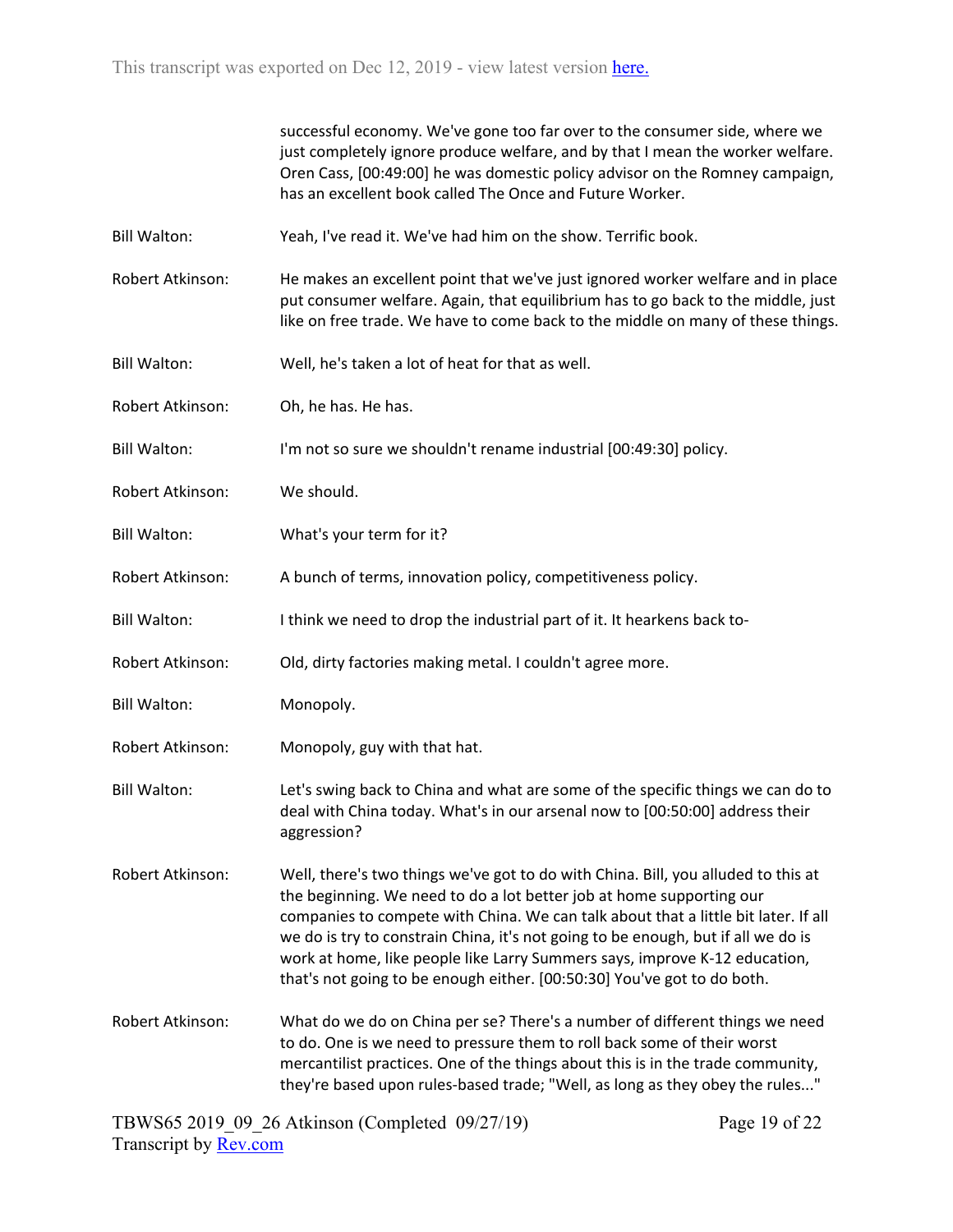The problem is there are no rules in China. [00:51:00] The rules in the WTO don't really constrain China.

- Robert Atkinson: What we need is results based... We need to, number one, focus on a resultsbased approach to China. Here are the results we want, and they're all completely measurable. One is no more cybertheft. We know exactly when the Chinese come in and steal our... The NSA and others in the intelligence community know that. No more cybertheft, no more forced technology transfer, no more forced joint ventures in China, and massive reduction of their subsidies. These are all measurable things that we could do, and we need [00:51:30] to hold them accountable for that.
- Robert Atkinson: Now the question is, how do we do that? The Trump administration has used tariffs as a way to do that, and maybe they'll be successful, maybe they won't. I don't know.
- Bill Walton: Tariffs are tough.

Robert Atkinson: I'm skeptical they're going to be successful. What we argued-

Bill Walton: I view the tariffs as just a way to get their attention.

- Robert Atkinson: It does get their attention, but I don't know that it's enough. I was co-chair of this U.S.-China experts group in the Obama administration, U.S.-China Innovation group, and I was in a meeting [00:52:00] with a high-level Chinese official in Beijing, part of one of these delegations. I was asking him about the WTO, and he basically said, "The WTO, for us, was a get-out-of-jail-free card, because prior to the WTO, America could do whatever they wanted against us. The WTO constrained you more than us," he said.
- Robert Atkinson: Then I said, "Well, aren't you worried about us putting pressure on you?" He said, "I'm not worried about the G-2." What he meant was... "I'm not worried about the G-20, because there's 19 other countries and we play each other [00:52:30] off. What I'm worried about is the G-3." I said, "What do you mean?" He goes, "Really what keeps us awake at night is Europe and America ganging up on us."
- Robert Atkinson: I think that's what we have to do. The Germans are concerned about this. The French are concerned about this. The Japanese are deeply concerned about this. I think we need to build a global alliance, number one. Number two, we have to make the case, which unfortunately Trump has not made adequately, China is playing not by the rules. We need to get everybody to understand that around [00:53:00] the world so that they're on our side. When you get Xi Jinping going to Davos and getting applause for being a globalist, give me a break.

Bill Walton: How recently was that?

TBWS65 2019\_09\_26 Atkinson (Completed 09/27/19) Transcript by [Rev.com](https://www.rev.com/)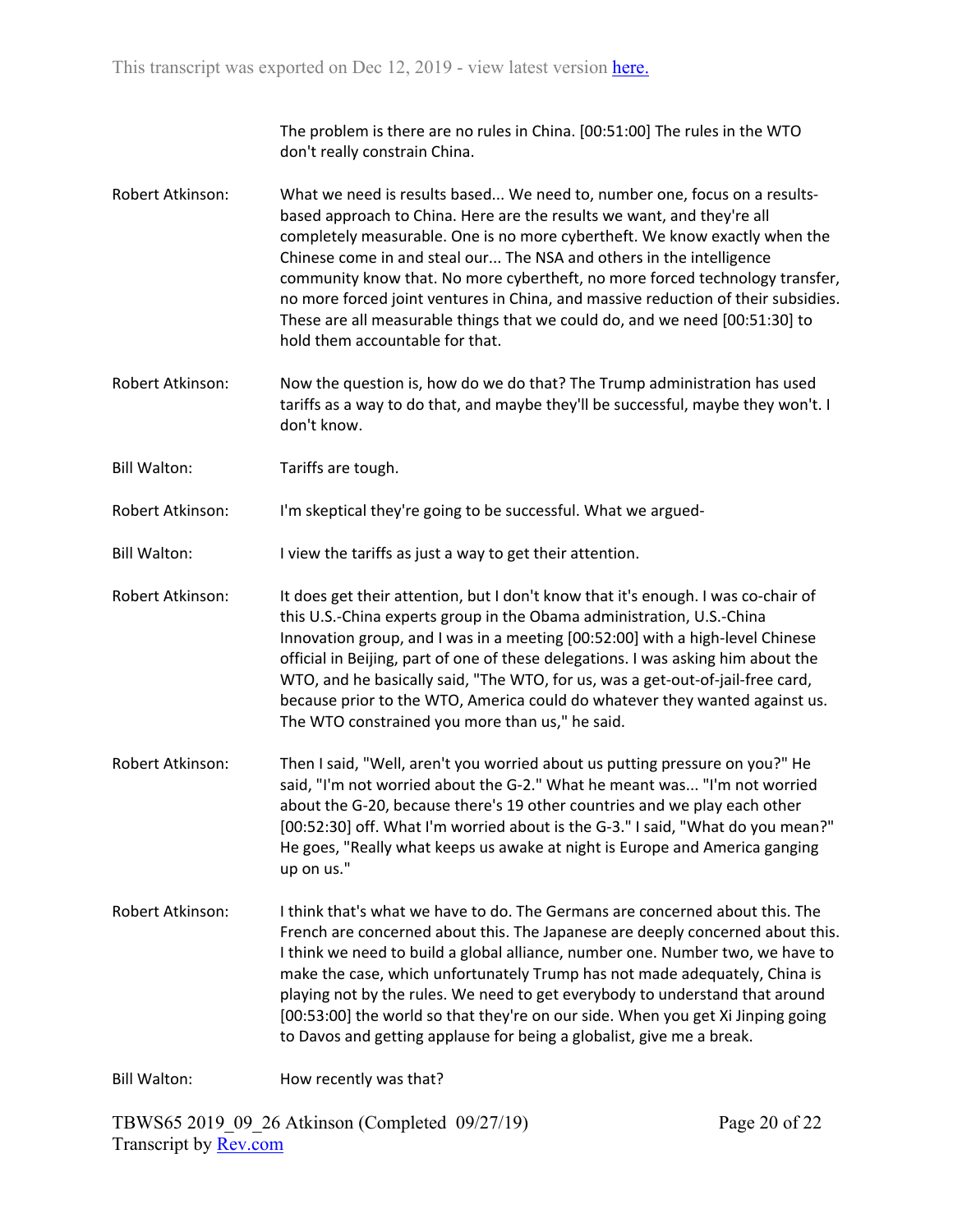| Robert Atkinson:    | That was about a year and a half ago.                                                                                                                                                                                                                                                                                                                                         |
|---------------------|-------------------------------------------------------------------------------------------------------------------------------------------------------------------------------------------------------------------------------------------------------------------------------------------------------------------------------------------------------------------------------|
| <b>Bill Walton:</b> | Wow. That was after he declared himself president for life.                                                                                                                                                                                                                                                                                                                   |
| Robert Atkinson:    | Yes. The Davos men went there and they applauded him. "Thank God Xi Jinping<br>is a globalist. Trump is a protectionist." That is an utter failure on our part to<br>allow that message to resonate. Xi [00:53:30] Jinping is the farthest thing from a<br>globalist. What globalization means for him is dominating the global economy.                                      |
| <b>Bill Walton:</b> | The Middle Kingdom.                                                                                                                                                                                                                                                                                                                                                           |
| Robert Atkinson:    | Yeah. Exactly. That's-                                                                                                                                                                                                                                                                                                                                                        |
| <b>Bill Walton:</b> | Globalism where we're in charge of everything.                                                                                                                                                                                                                                                                                                                                |
| Robert Atkinson:    | We're in charge. That's globalism. Exactly.                                                                                                                                                                                                                                                                                                                                   |
| <b>Bill Walton:</b> | We've just got to define the term.                                                                                                                                                                                                                                                                                                                                            |
| Robert Atkinson:    | Yeah. They didn't define the term the right way.                                                                                                                                                                                                                                                                                                                              |
| <b>Bill Walton:</b> | President Trump is doing a lot of the right things, I think, on trade, but he's not<br>very good at building a consensus [00:54:00] with our European partners on<br>how to deal with China. That's the one thing that we're really missing, because<br>they all are dealing with the same issues.                                                                            |
| Robert Atkinson:    | They absolutely are. When he said that Germany is a bigger problem in<br>international trade than China, that was a huge mistake.                                                                                                                                                                                                                                             |
| <b>Bill Walton:</b> | Well, he says many things you wish you could say, "Just take that back."                                                                                                                                                                                                                                                                                                      |
| Robert Atkinson:    | Take that back. Delete it from the tweet.                                                                                                                                                                                                                                                                                                                                     |
| Robert Atkinson:    | The reason that was such a problem, number [00:54:30] one, besides it being<br>wrong, Germany, fundamentally, they don't cheat. They compete really well.<br>They don't cheat. China cheats. The second thing is, why would we want to<br>alienate the Germans? We need the Germans on our side to fight the fight, just<br>like they were on our side in the first Cold War. |
| <b>Bill Walton:</b> | When can we get you nominated to be the next Secretary of Commerce or<br>maybe State?                                                                                                                                                                                                                                                                                         |
| <b>Bill Walton:</b> | We've got to wrap up here, but one of the things that maybe we can deal with<br>[00:55:00] in a future show is that we've been so balkanized in the government.<br>State Department doesn't talk to Commerce, doesn't talk to Defense. Yet we<br>need a unified approach to this if we're going to be successful.                                                             |